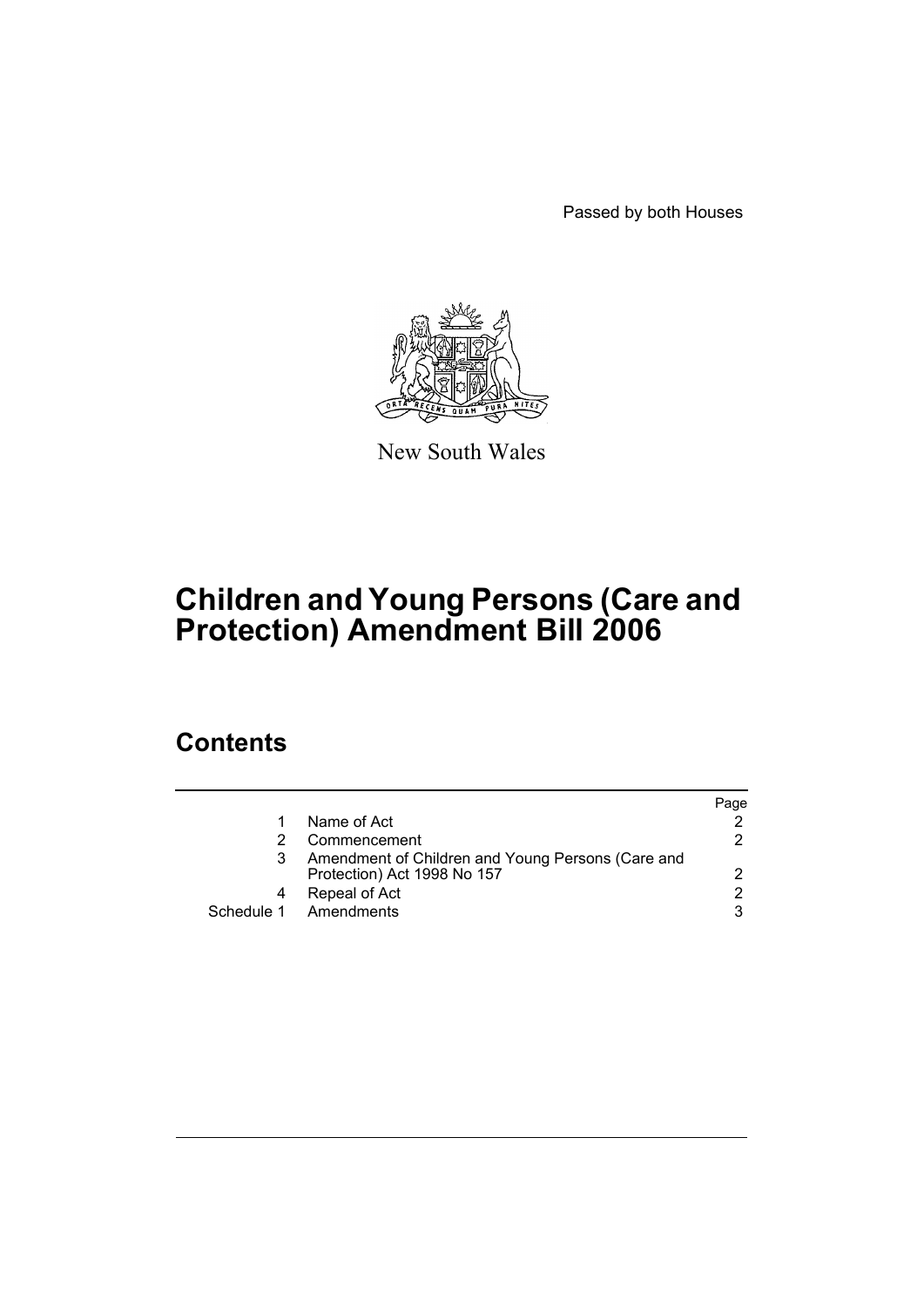*I certify that this PUBLIC BILL, which originated in the LEGISLATIVE ASSEMBLY, has finally passed the LEGISLATIVE COUNCIL and the LEGISLATIVE ASSEMBLY of NEW SOUTH WALES.*

> *Clerk of the Legislative Assembly. Legislative Assembly, Sydney, , 2006*



New South Wales

# **Children and Young Persons (Care and Protection) Amendment Bill 2006**

Act No , 2006

An Act to amend the *Children and Young Persons (Care and Protection) Act 1998* to make further provision with respect to the care and protection of, and the provision of services to, children and young persons; and for other purposes.

*I have examined this Bill, and find it to correspond in all respects with the Bill as finally passed by both Houses.*

*Chairman of Committees of the Legislative Assembly.*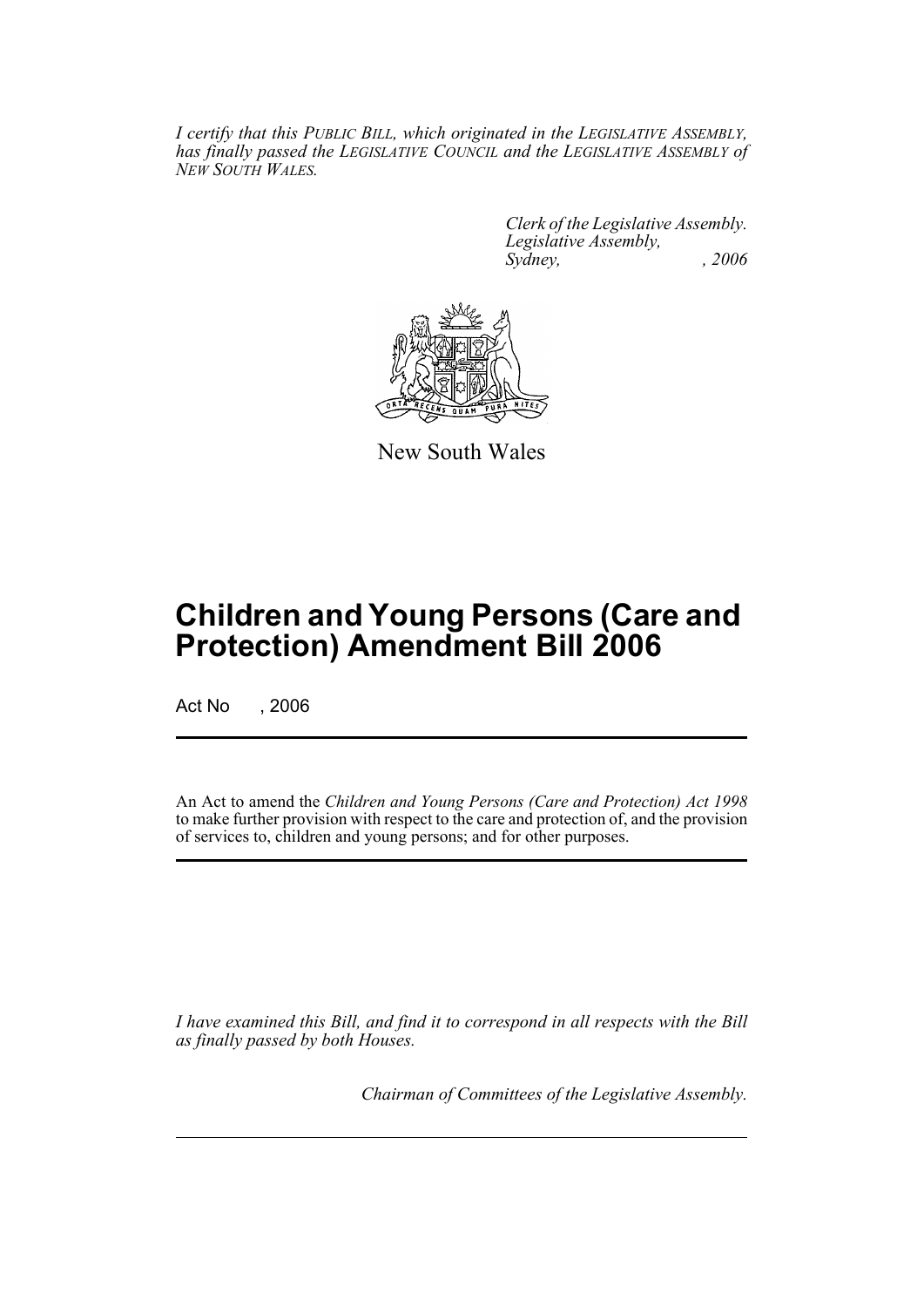## **The Legislature of New South Wales enacts:**

## **1 Name of Act**

This Act is the *Children and Young Persons (Care and Protection) Amendment Act 2006*.

## **2 Commencement**

This Act commences on a day or days to be appointed by proclamation.

#### **3 Amendment of Children and Young Persons (Care and Protection) Act 1998 No 157**

The *Children and Young Persons (Care and Protection) Act 1998* is amended as set out in Schedule 1.

### **4 Repeal of Act**

- (1) This Act is repealed on the day following the day on which all of the provisions of this Act have commenced.
- (2) The repeal of this Act does not, because of the operation of section 30 of the *Interpretation Act 1987*, affect any amendment made by this Act.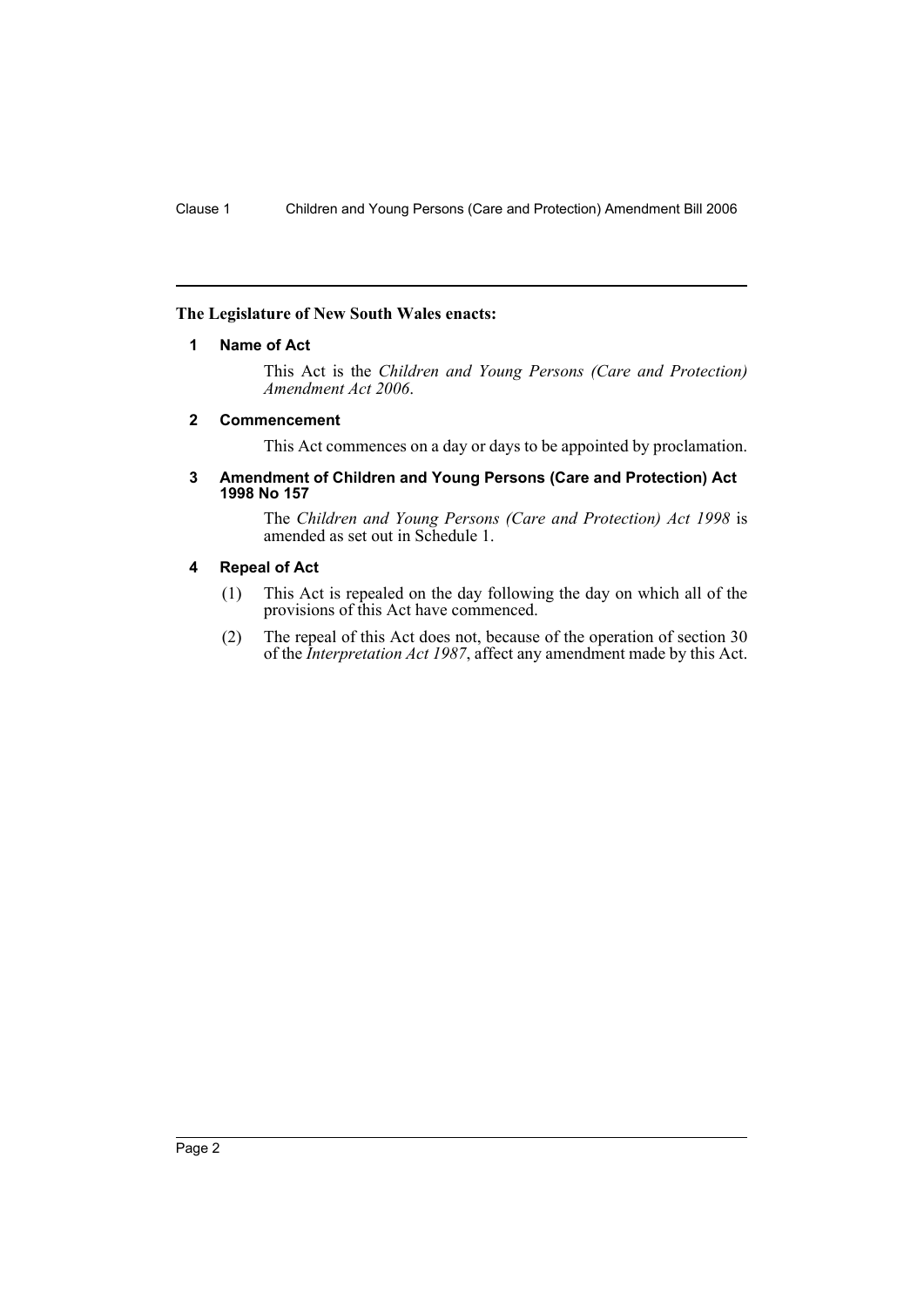Amendments **Amendments** Schedule 1

# **Schedule 1 Amendments**

(Section 3)

### **[1] Section 3 Definitions**

Insert in alphabetical order:

*high level identification information*, in relation to a child or young person who is in the care responsibility of the Director-General (whether under a temporary care arrangement or otherwise) or who is in out-of-home care, means the following:

- (a) the surnames of the authorised carer of the child or young person and of any other person living in the household of the authorised carer,
- (b) the street address and locality of the authorised carer of the child or young person,
- (c) the landline telephone number of the authorised carer of the child or young person,
- (d) details of the employment or activities of the authorised carer of the child or young person that would be sufficient to identify the authorised carer,
- (e) the name of the school that the child or young person is attending,
- (f) any other type of information prescribed by the regulations.

*non-court proceedings* means any aspect of care proceedings that is not conducted before the Children's Court and includes, but is not limited to, the following:

- (a) any counselling,
- (b) any preliminary conference under section 65,
- (c) any alternative dispute resolution process.

#### **[2] Section 29 Protection of persons who make reports or provide certain information**

Insert "or body" after "any person" in section 29 (1) (f).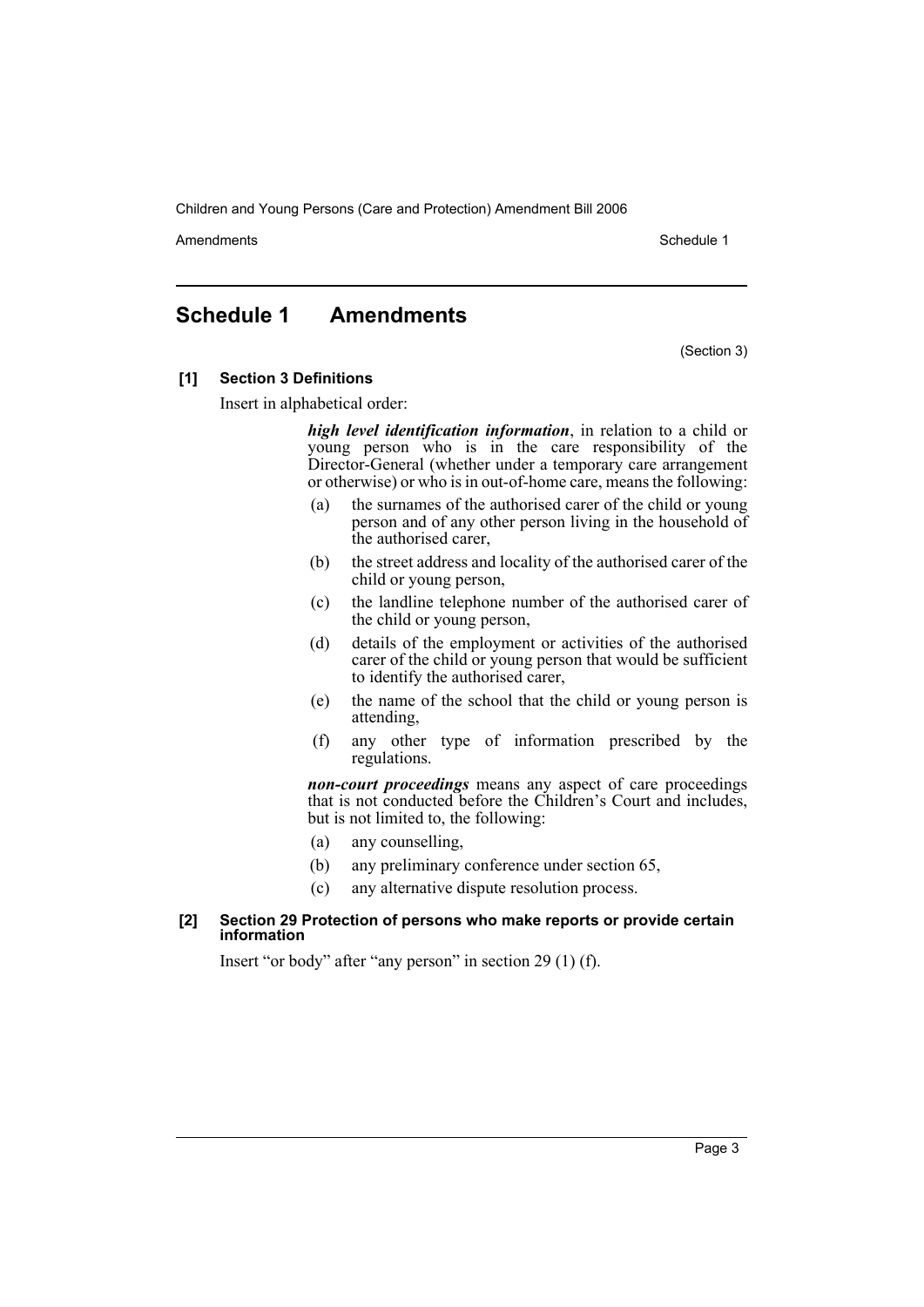Schedule 1 Amendments

## **[3] Section 29 (3A)**

Insert after section 29 (3):

- (3A) The protections given by this section to a person who makes a report apply to:
	- (a) any person who provided information on the basis of which the report was made, in good faith, to the person, and
	- (b) any person who otherwise was in good faith concerned in making such a report or causing such a report to be made,

in the same way as they apply in respect of the person who actually made the report.

## **[4] Section 29 (6), definition of "report"**

Omit "and 122". Insert instead ", 120, 121 and 122".

# **[5] Section 43 Removal of children and young persons without warrant** Omit "care and protection" from section 43 (5). Insert instead "care responsibility".

## **[6] Section 45 Prompt application to Children's Court for care order**

Omit "assumption of care and protection" from section 45 (1). Insert instead "assumption of care responsibility by the Director-General".

## **[7] Section 45 (4)**

Omit "and 70". Insert instead ", 70 and 90A".

## **[8] Section 45, note**

Omit "from care and protection". Insert instead "from the care responsibility of the Director-General".

## **[9] Section 46 Emergency care and protection orders**

Insert after section 46 (4):

(5) If an application is made for the extension of an order under this section before the order expires, the order remains in force until the Children's Court makes a final determination on the application, even if that occurs after the original expiry date.

## **[10] Section 47 Order prohibiting action**

Omit the section.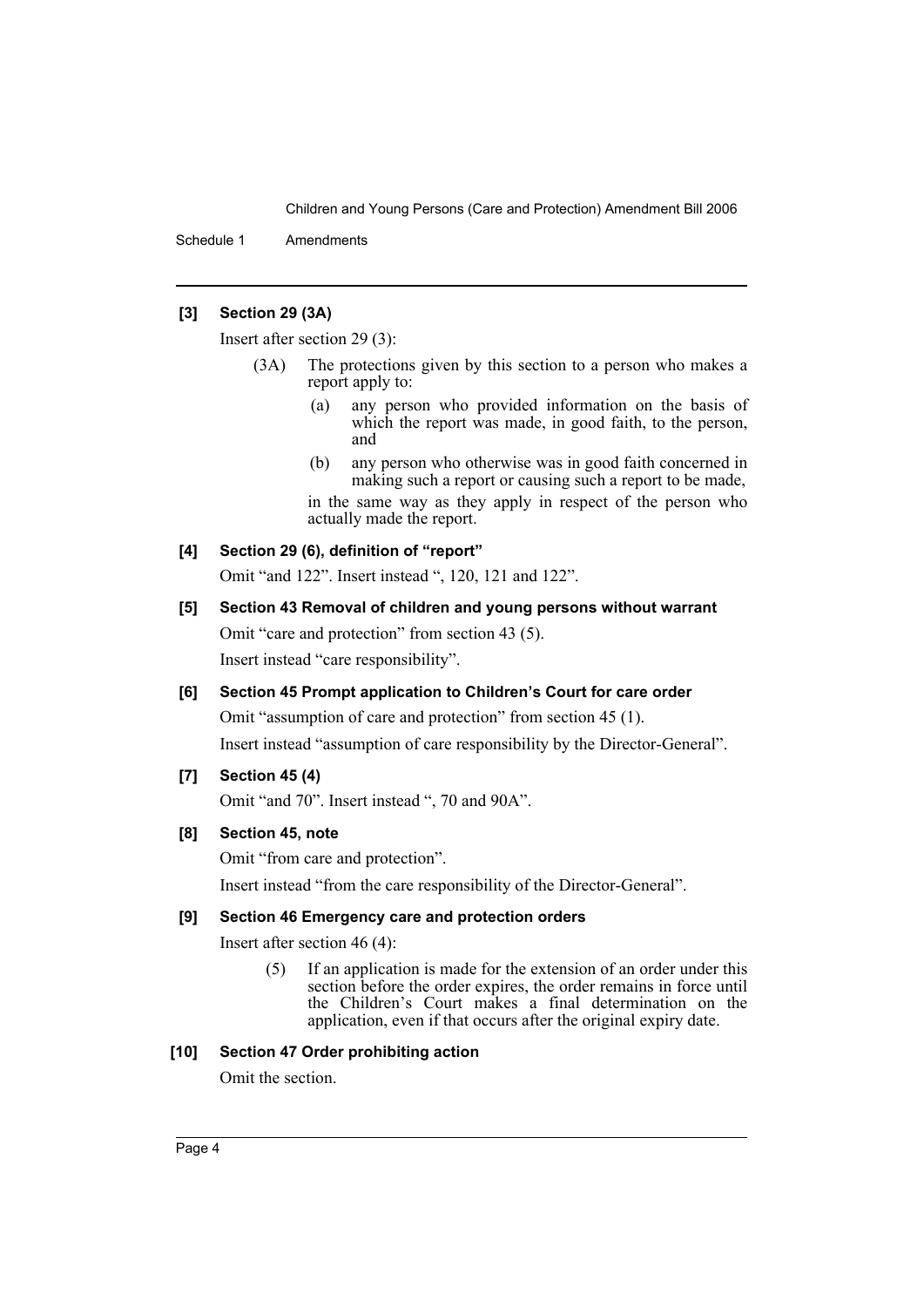Amendments **Amendments** Schedule 1

## **[11] Chapter 5, Part 1, Division 5**

Omit "care and protection" from the note to the Division. Insert instead "care responsibility".

## **[12] Section 51 Duty of Director-General to give information to certain persons**

Omit "care and protection" wherever occurring in section 51 (1). Insert instead "care responsibility".

## **[13] Section 51 (1) (b)**

Omit the paragraph. Insert instead:

- (b) must, in the case of a child, ensure that the child's parents are kept informed of the whereabouts of the child:
	- (i) if the Director-General has no reason to believe that the disclosure of the child's whereabouts would be prejudicial to the safety, welfare, well-being or interests of the child—by disclosing the whereabouts of the child, or
	- (ii) if the Director-General has reason to believe that the disclosure of the child's whereabouts would be prejudicial to the safety, welfare, well-being or interests of the child—by disclosing only information about the whereabouts of the child that is not high level identification information.

## **[14] Section 51 (2)**

Omit "whose whereabouts have".

Insert instead "high level identification information about whom has".

## **[15] Section 51 (2)**

Omit "the whereabouts of".

Insert instead "such of the high level identification information about".

## **[16] Section 51, note**

Insert after section 51 (3):

**Note.** If a child or young person is in the care responsibility of the Director-General, high level identification information about the child or young person may be released only on an order of the Children's Court under this section (or under section 154, if it is a temporary care arrangement).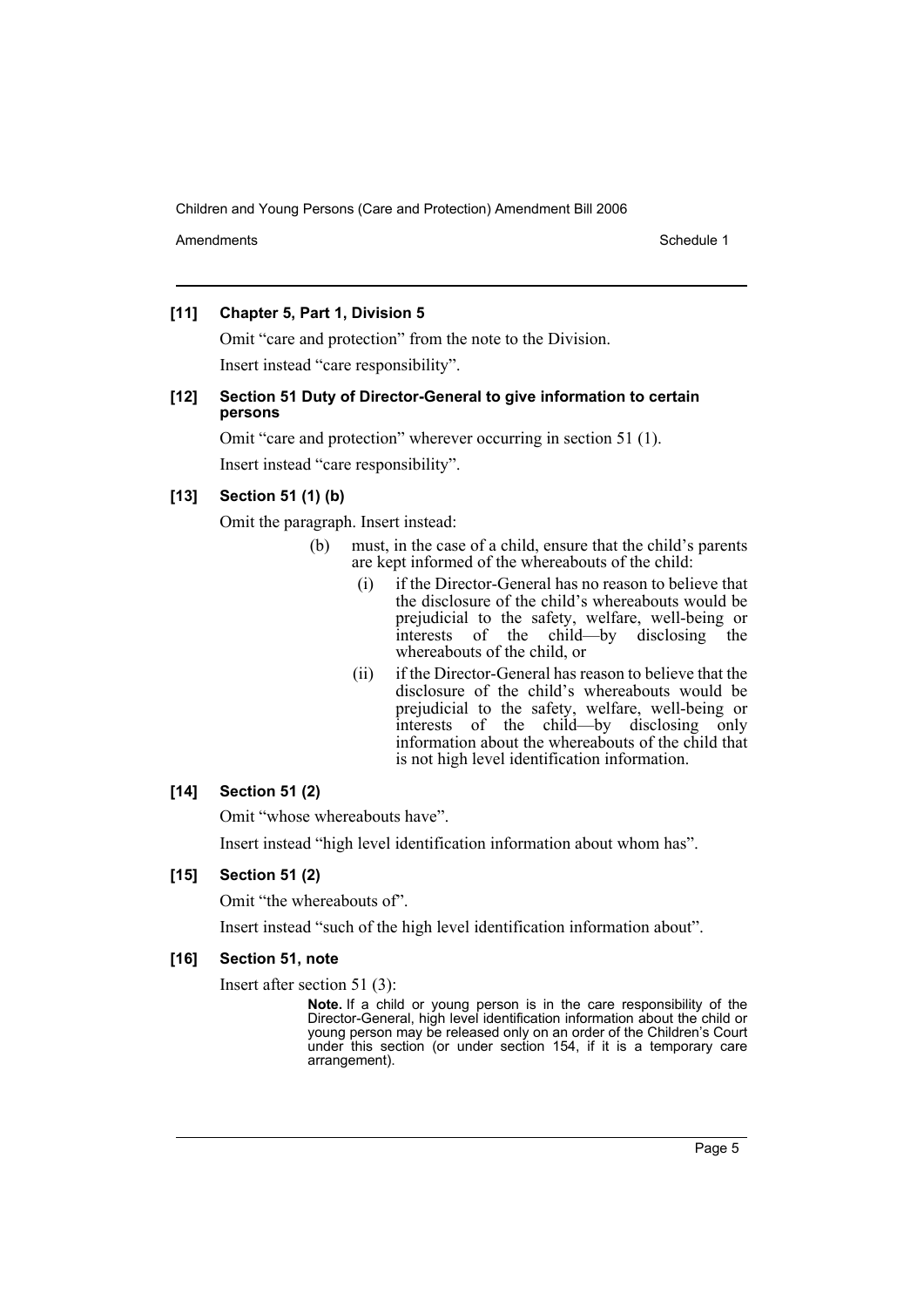Schedule 1 Amendments

### **[17] Section 61 Applications for care orders**

Omit section 61 (3). Insert instead:

- (3) The order sought may be varied:
	- (a) without the leave of the Children's Court at any time before a determination is made under section 72 in relation to the care application concerned, and
	- (b) after such a determination is made—only with the leave of the Children's Court.

#### **[18] Section 63 Evidence of prior alternative action**

Omit "care and protection" wherever occurring in section 63 (2) (b).

Insert instead "care responsibility".

#### **[19] Section 64 Notification of care applications**

Insert after section 64 (6) before the note:

#### (7) **Notification not to be given in certain circumstances**

Despite the other provisions of this section, the Children's Court may:

- (a) order the Director-General:
	- (i) not to notify a child or young person of any application, or
	- (ii) not to serve a copy of an application or any supporting documentary evidence on a particular parent of any child or young person, or
- (b) order a parent not to show an application or documents, or any particular information in the application or documents, to the parent's child or young person and not to tell the child or young person about the application or document or any particular information in it.
- (8) The Children's Court may make an order under subsection (7) only if the Children's Court is of the opinion that:
	- (a) the prejudicial effect of the child's or young person's being unaware of the application or information is outweighed by the psychological harm that is likely to be caused to the child or young person if the child or young person is notified or becomes aware of the application, or
	- (b) it would otherwise be detrimental to the safety, welfare or well-being of the child or young person to notify that child or young person of the application.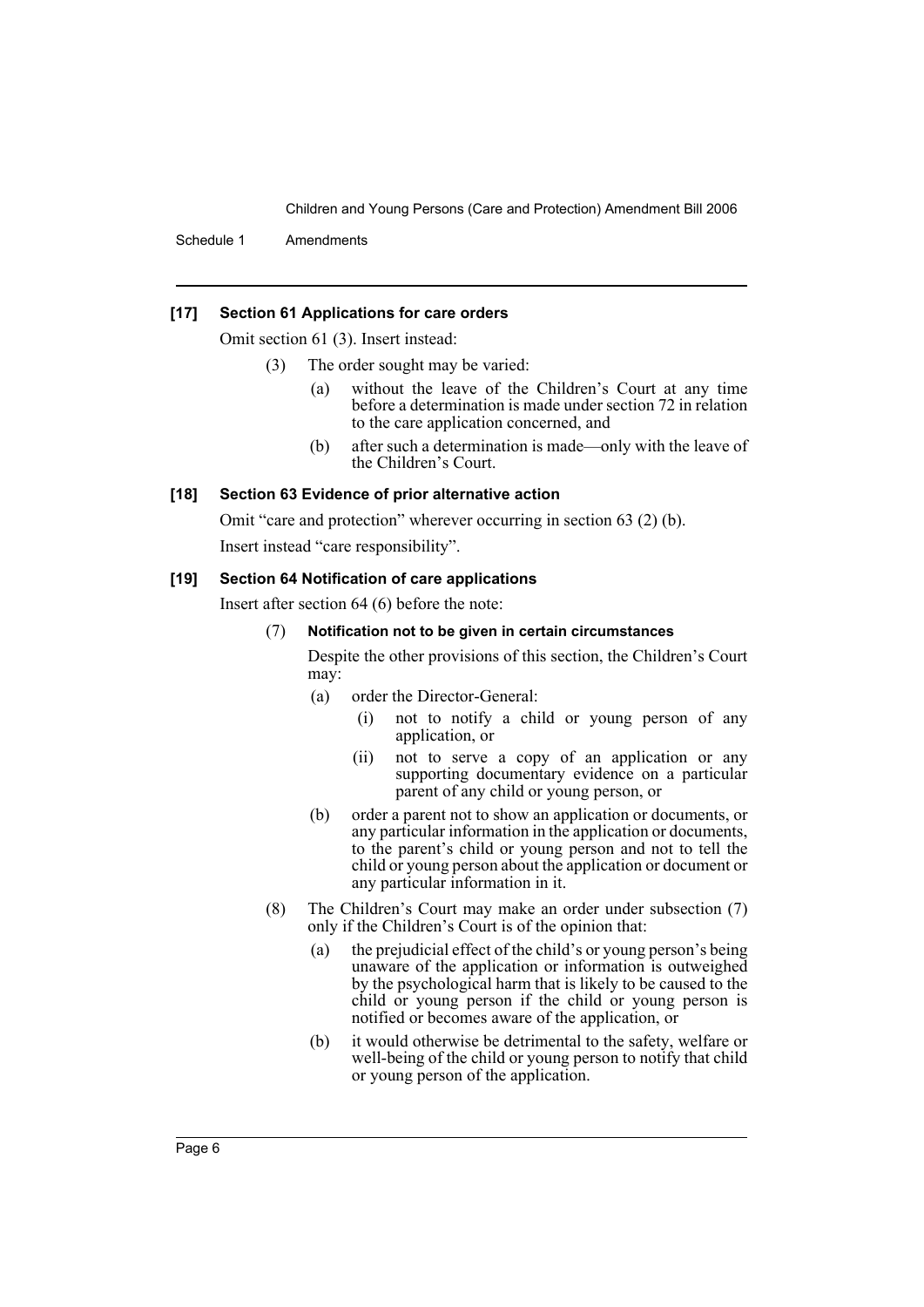Amendments **Amendments** Schedule 1

(9) Subsection (7) does not limit the power of the Children's Court to make orders under section 256A otherwise than in relation to care applications.

## **[20] Section 68**

Omit the section. Insert instead:

#### **68 Leave to file further documentary evidence**

- (1) A party to proceedings may, with the leave of the Children's Court, file further documentary evidence in connection with a care application.
- (2) In particular, if documentary evidence has been filed in proceedings and the Children's Court subsequently determines under section 93 (3) that the rules of evidence, or specified rules of evidence, are to apply to the proceedings, the party that filed the documentary evidence may, with the leave of the Children's Court and for the purpose of complying with the relevant rules, file further evidence or may withdraw all or part of the evidence filed and file alternative evidence.
- (3) Before granting leave under this section, the Court must be satisfied that the grant of leave will not result in undue delay in the matter being finalised.
- (4) Section 64 applies in respect of any further documentary evidence filed under this section in the same way as it applies to the making of the care application concerned.

#### **[21] Section 71 Grounds for care orders**

Insert "or primary care-givers" after "parents" in section 71 (1) (d).

## **[22] Section 71 (2) (a)**

Insert "or primary care-giver's" after "parent's".

## **[23] Section 71 (3)**

Insert after section 71 (2) before the note:

(3) In this section:

*primary care-giver*, in relation to a child or young person, means the person primarily responsible for the care and control, including the day-to-day care and control, of the child or young person (whether or not that person is the person with parental responsibility or care responsibility for the child or young person).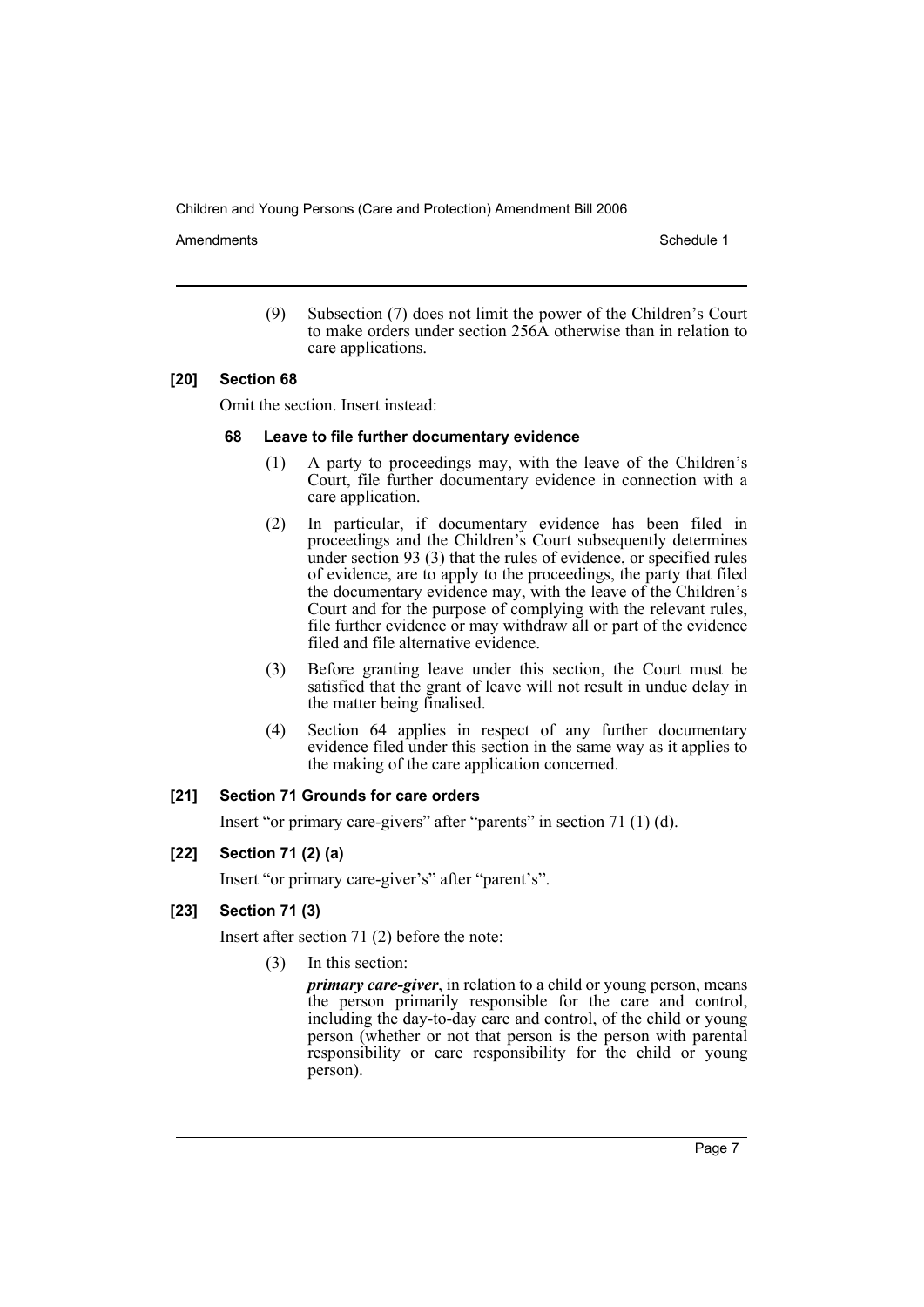Schedule 1 Amendments

### **[24] Section 72 Determination as to care and protection**

Omit ", on the balance of probabilities," from section 72 (1).

### **[25] Section 75 Order to attend therapeutic or treatment program**

Insert after section 75 (1):

(1A) An order under this section may be made only in respect of a child who has exhibited sexually abusive behaviour.

## **[26] Section 75 (2)**

Omit "the subject of". Insert instead "convicted in".

### **[27] Section 79 Order allocating parental responsibility**

Insert "or persons" after "person" wherever occurring in section 79 (1) (a) (ii) and (iii).

## **[28] Section 90 Rescission and variation of care orders**

Insert after section 90 (1):

(1A) The Children's Court may order a person who makes an application under this section to notify those persons whom the Children's Court specifies of the making of the application. **Note.** Section 256A sets out the circumstances in which the Children's Court may dispense with service.

#### **[29] Section 90 (5) (b)**

Insert "or opposed" after "made".

#### **[30] Section 90 (5)**

Insert ", or of opposition to a fresh application," after "fresh application".

## **[31] Section 90A**

Insert after section 90:

## **90A Order prohibiting action**

The Children's Court may, at any stage in care proceedings, make an order prohibiting any person, including a parent of a child or young person, in accordance with such terms as are specified in the order, from doing anything that could be done by the parent in carrying out his or her parental responsibility.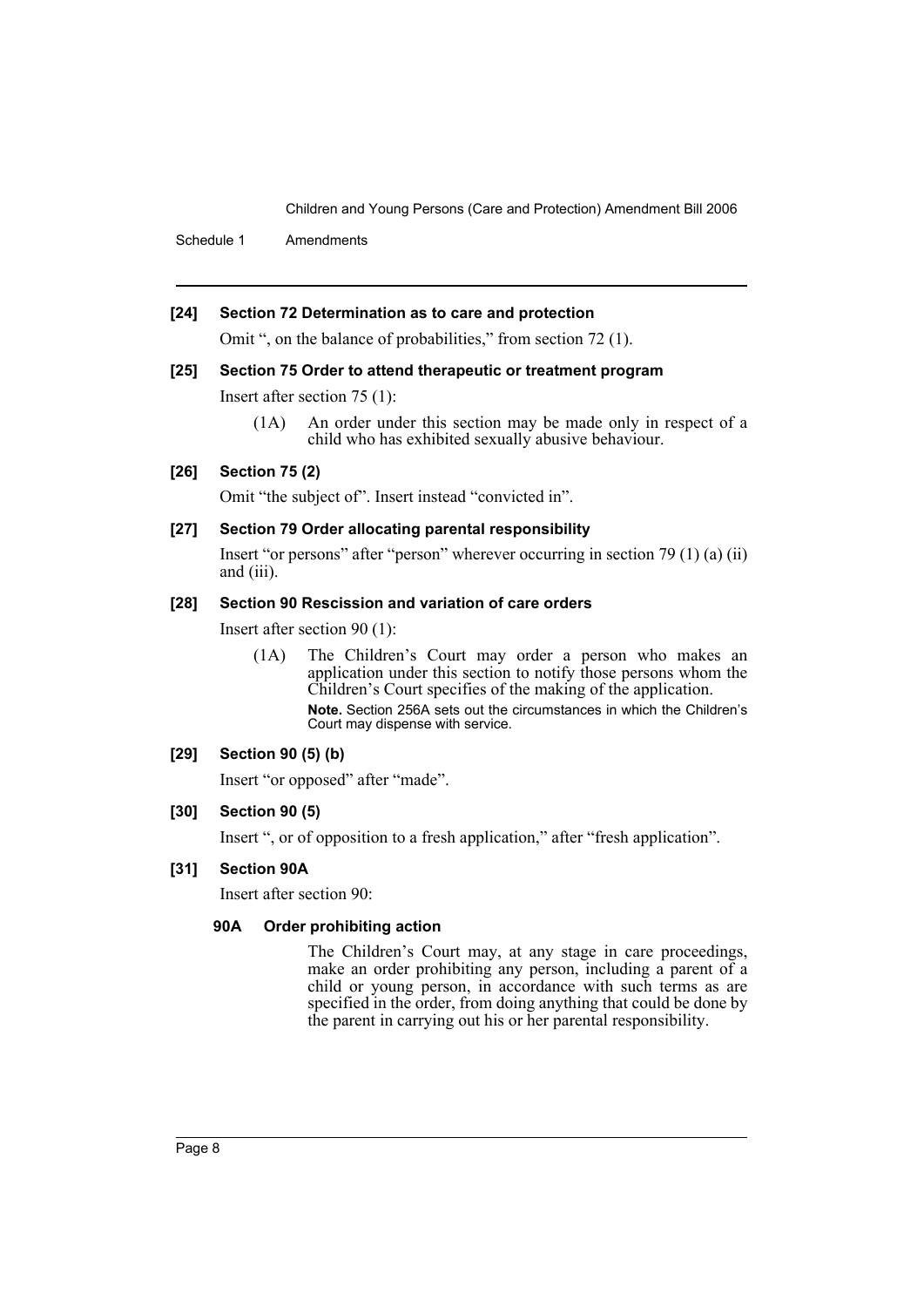Amendments **Amendments** Schedule 1

## **[32] Section 93 General nature of proceedings**

Insert after section 93 (3):

- (4) In any proceedings before the Children's Court, the standard of proof is proof on the balance of probabilities.
- (5) Without limiting subsection (4), any requirement under this Act that the Children's Court be satisfied as to a particular matter is a requirement that the Children's Court be satisfied on the balance of probabilities.

### **[33] Section 96 Attendance of child or young person and parents**

Insert after section 96 (2):

(2A) The fact that a child or young person is presumed by section 99 (3) to have the capacity to instruct his or her legal representative does not of itself mean that the child or young person is required to attend the Children's Court to give those instructions. Such a child or young person is required to attend only if required under this section.

## **[34] Section 98 Right of appearance**

Insert after section 98 (2):

(2A) If the Children's Court is of the opinion that a party to the proceedings is incapable of giving proper instructions to a legal representative, the Children's Court is to appoint a guardian ad litem for the person under section  $100$  or  $101$  (as the case may require).

## **[35] Section 99 Legal representation**

Omit "10 years" wherever occurring from section 99 (3), (4) and (5).

Insert instead "12 years".

## **[36] Section 99 (4) (a)**

Insert "(if a guardian ad litem has not been appointed for the child or young person)" after "instructions and".

## **[37] Section 99 (5) (a)**

Insert "and there is no declaration in force under subsection (4) (b) in respect of the child" after "age".

#### **[38] Section 99 (5)**

Insert "unless a guardian ad litem has been appointed for the child or young person" after "separate representative".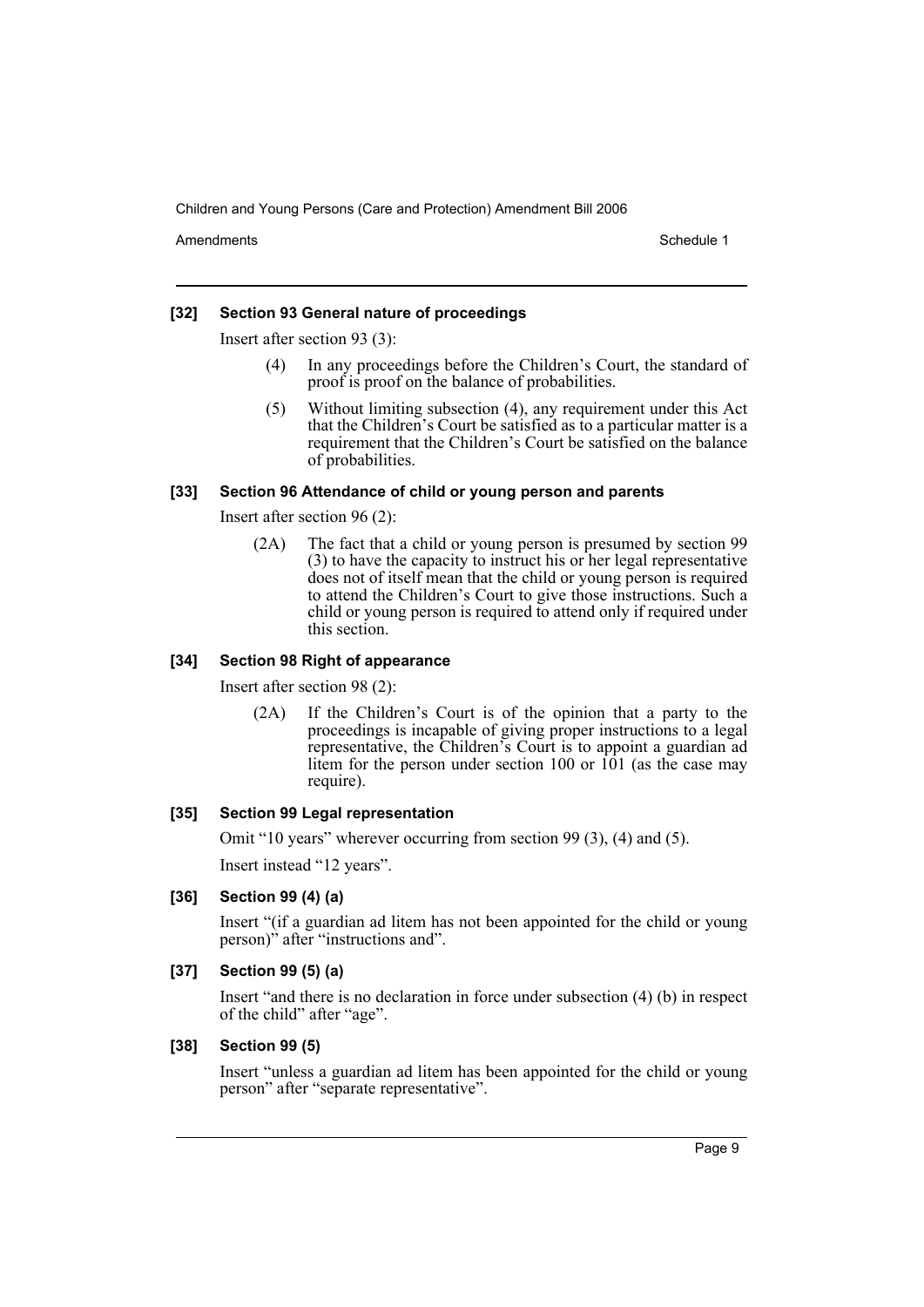Schedule 1 Amendments

#### **[39] Section 100 Guardian ad litem—child or young person**

Insert "or that the child or young person is, for any reason, not capable of giving proper instructions to a legal representative" after "illness" in section 100 (2).

#### **[40] Sections 104–104C**

Omit section 104. Insert instead:

#### **104 Exclusion of child or young person from proceedings**

- (1) At any time while the Children's Court is hearing proceedings with respect to a child or young person, the Children's Court may direct the child or young person to leave the place where the proceedings are being heard.
- (2) If any non-court proceedings are to be held with respect to a child or young person, the Children's Court may direct that the child or young person is not to be present at the place where the non-court proceedings are to be held at any particular time during the proceedings.
- (3) The Children's Court may give a direction under this section only if it is of the opinion that the prejudicial effect of excluding the child or young person is outweighed by the psychological harm that is likely to be caused to the child or young person if the child or young person were to remain or be present.
- (4) If the Children's Court gives a direction under subsection (1) with respect to a child or young person, and if it is of the opinion that it is in the interests of the child or young person to do so, it must also give a direction with respect to all persons who are engaged in preparing reports of the proceedings for dissemination through a public news medium to leave the place where the proceedings are being heard.

#### **104A Exclusion of particular persons from proceedings**

- (1) At any time while the Children's Court is hearing proceedings with respect to a child or young person, the Children's Court may direct any person (other than the child or young person) to leave the place where the proceedings are being heard.
- (2) If any non-court proceedings are to be held with respect to a child or young person, the Children's Court may direct any person (other than the child or young person) not to be present at the place where the proceedings are to be held at any time during the proceedings concerned.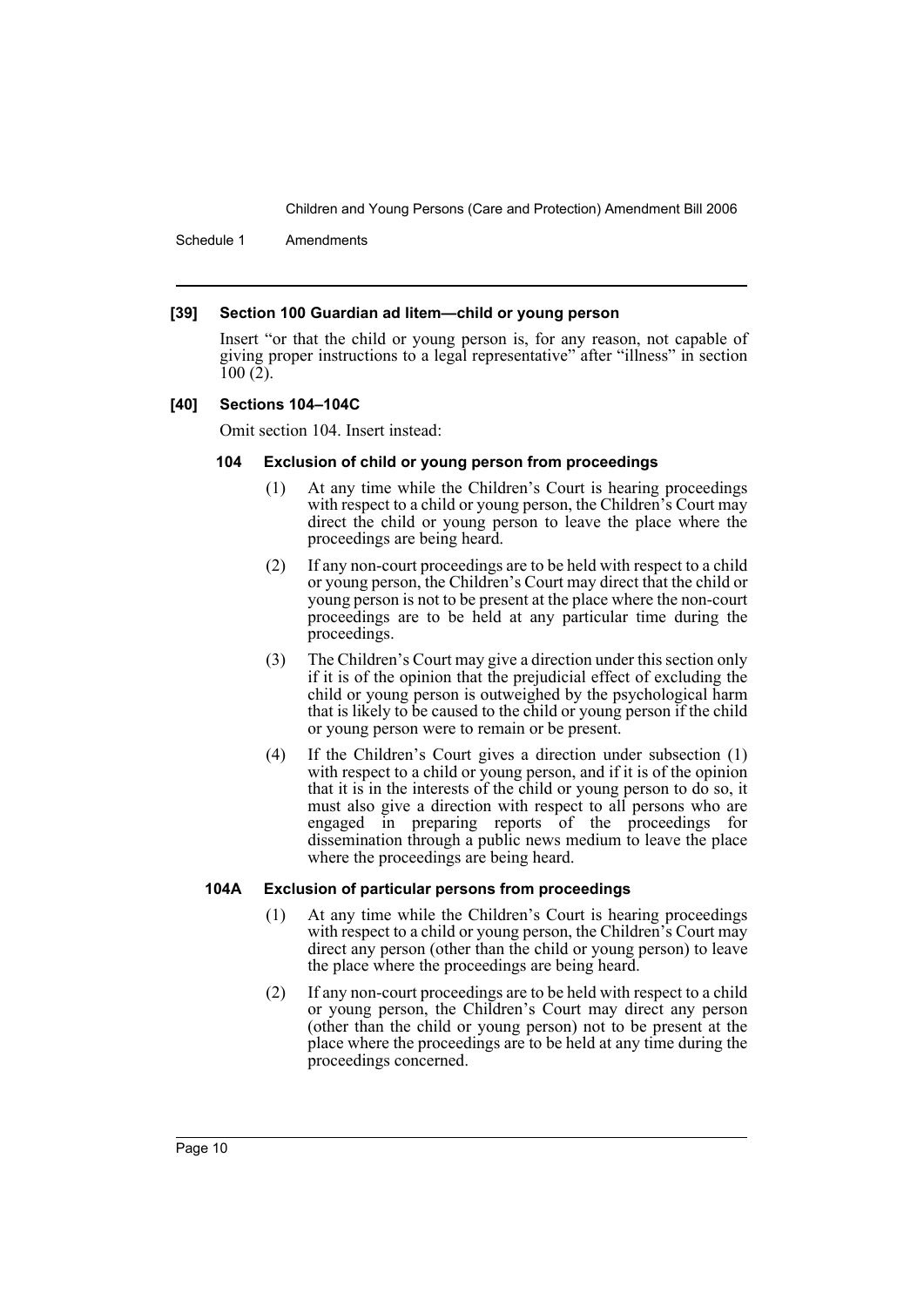Amendments **Amendments** Schedule 1

- (3) The Children's Court may give a direction under this section only if it is of the opinion that it is in the interests of the child or young person that such a direction should be given.
- (4) The powers exercisable by the Children's Court under this section may be exercised even if the person to whom a direction is given is directly interested in the proceedings concerned.

## **104B Exclusion of general public from proceedings**

At any time while the Children's Court is hearing proceedings with respect to a child or young person, any person who is not directly interested in the proceedings must, unless the Children's Court otherwise directs, be excluded from the place where the proceedings are being heard.

### **104C Entitlement of media to hear proceedings**

At any time while the Children's Court is hearing proceedings with respect to a child or young person, any person who is engaged in preparing a report of the proceedings for dissemination through a public news medium is, unless the Children's Court otherwise directs, entitled to enter and remain in the place where the proceedings are being heard.

#### **[41] Section 105 Publication of names and identifying information**

Insert after section 105 (1) (a):

(a1) who is involved, or is reasonably likely to be involved, in any capacity in any non-court proceedings, or

## **[42] Section 105 (1) (c)**

Insert "or in any non-court proceedings" after "Court".

## **[43] Section 105 (1) (d)**

Insert at the end of section  $105$  (1) (c):

or

(d) who is the subject of a report under section 24, 25, 27, 120, 121 or 122,

## **[44] Section 105 (1)**

Omit "before the proceedings are commenced or after the proceedings have been commenced and before they are disposed of".

Insert instead "whether the publication or broadcast occurs before any proceedings have commenced, during the proceedings or after they are disposed of".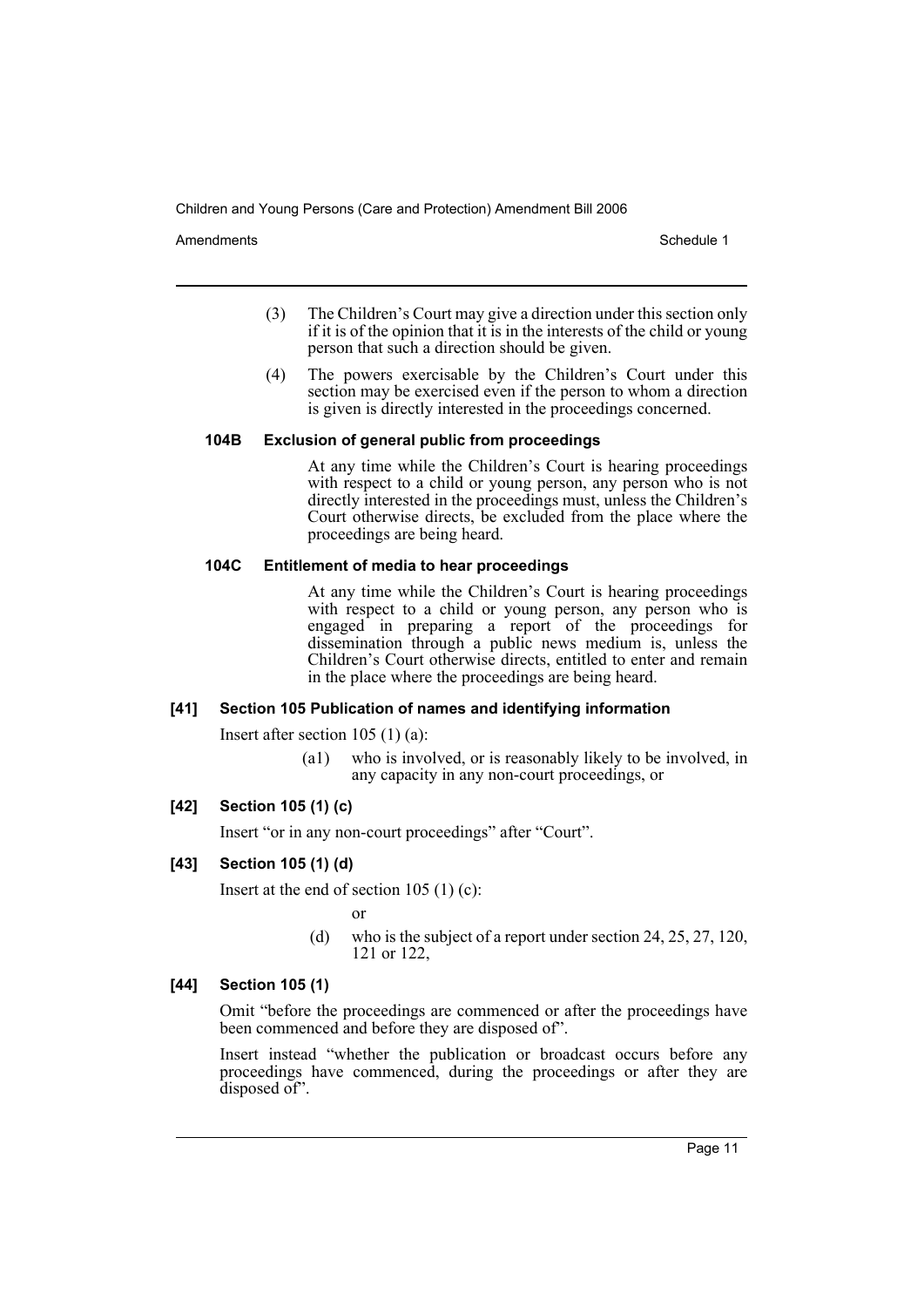Schedule 1 Amendments

## **[45] Section 105 (1A)**

Insert after section 105 (1):

- (1A) The prohibition in subsection (1) applies to the publication or broadcast of the name of the child or young person concerned until:
	- (a) the child or young person attains the age of 25 years, or
	- (b) the child or young person dies,

whichever occurs first.

## **[46] Section 105 (3) (b) (iv)**

Insert at the end of section 105  $(3)$  (b) (iii):

, or

(iv) in any case—if the child or young person has died.

## **[47] Section 116 Application for order for alternative parenting plan**

Insert after section 116 (3):

(4) The Children's Court may order a person who makes an application under this section to notify those persons whom the Children's Court specifies of the making of the application. **Note.** Section 256A sets out the circumstances in which the Children's Court may dispense with service.

## **[48] Section 123 What is "compulsory assistance"?**

Omit "care and protection" from section 123 (a). Insert instead "care responsibility".

#### **[49] Section 142 Application of Part**

Insert "or young person" after "child".

## **[50] Section 149 Order for sole parental responsibility**

Insert after section 149 (4):

(4A) The Children's Court may order a person who makes an application under this section to notify those persons whom the Children's Court specifies of the making of the application. **Note.** Section 256A sets out the circumstances in which the Children's Court may dispense with service.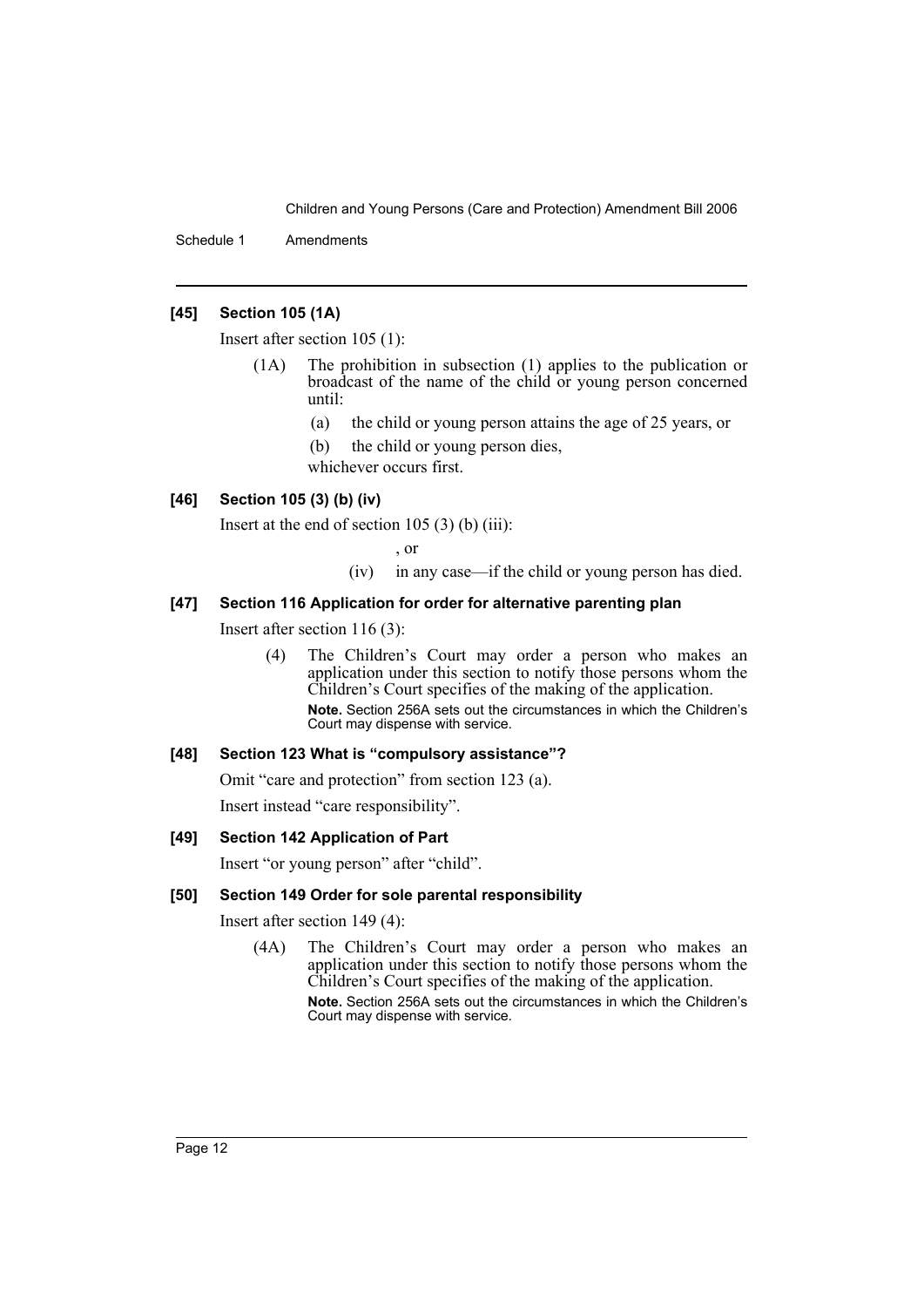Amendments **Amendments** Schedule 1

### **[51] Section 154 Effect of temporary care arrangements**

Omit section 154 (2) (c). Insert instead:

- (c) must, in the case of a child, ensure that the child's parents are kept informed of the whereabouts of the child:
	- (i) if the Director-General has no reason to believe that the disclosure of the child's whereabouts would be prejudicial to the safety, welfare, well-being or interests of the child—by disclosing the whereabouts of the child, or
	- (ii) if the Director-General has reason to believe that the disclosure of the child's whereabouts would be prejudicial to the safety, welfare, well-being or interests of the child—by disclosing only information about the whereabouts of the child that is not high level identification information.

### **[52] Section 154 (3)**

Omit "the whereabouts of".

Insert instead "high level identification information about".

#### **[53] Section 154, note**

Insert after section 154 (3):

**Note.** If a child or young person is in the care responsibility of the Director-General, high level identification information about the child or young person may be released only on an order of the Children's Court under section  $51$  (or under this section, if it is a temporary care arrangement).

#### **[54] Section 157 Care responsibility**

Omit "and dental" wherever occurring in section 157 (1) (a) and (b).

#### **[55] Section 157 (1) (a) and (b)**

Omit "or dentist" wherever occurring.

#### **[56] Section 157 (1) (b1) and (b2)**

Insert after section 157 (1) (b):

- (b1) to consent to dental treatment (including treatment involving minor dental surgery) that a dentist has advised needs to be carried out for the child or young person,
- (b2) to consent to dental treatment involving dental surgery other than minor dental surgery that a dentist certifies in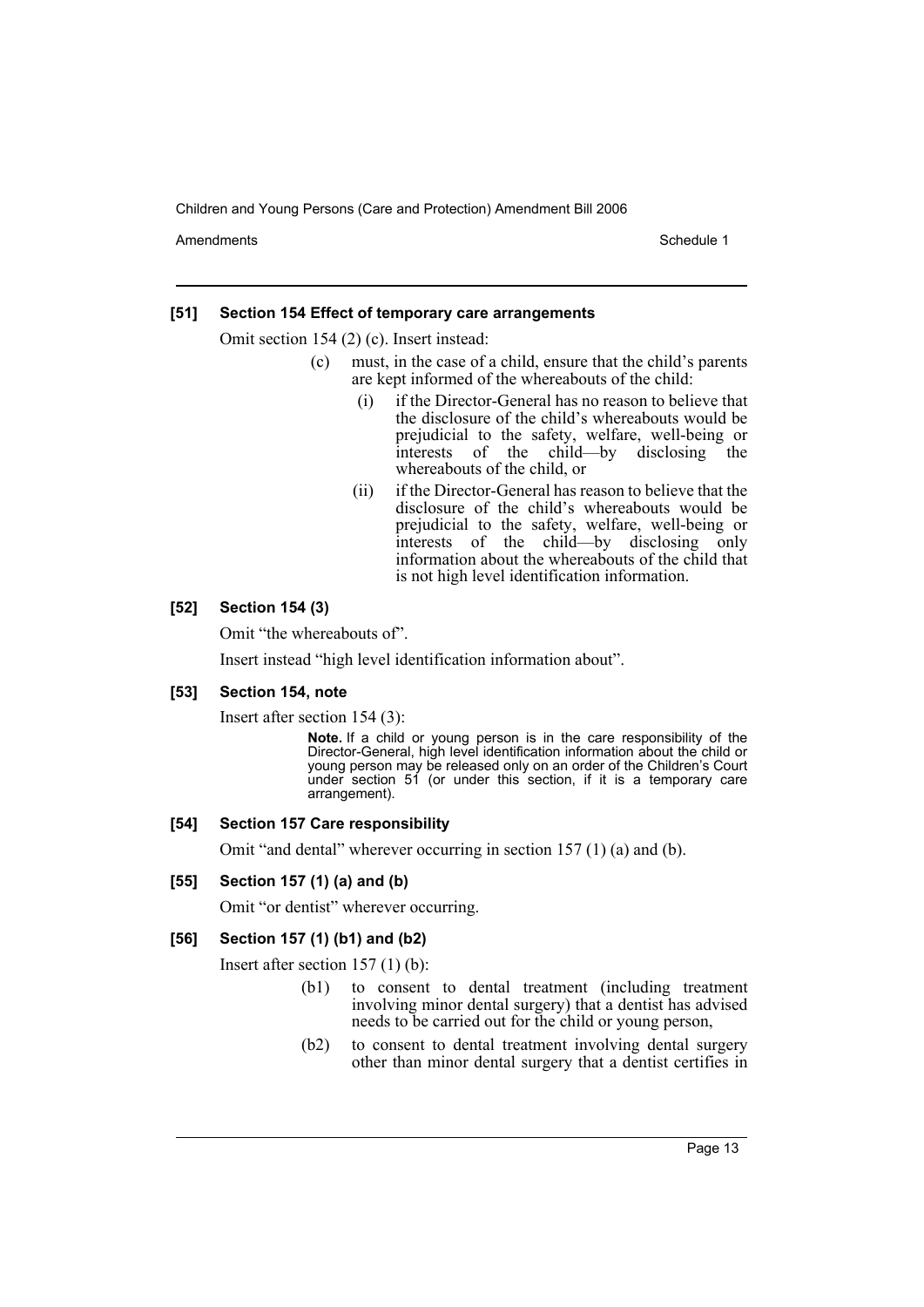Schedule 1 Amendments

writing needs to be carried out as a matter of urgency in the best interests of the child or young person,

#### **[57] Section 157 (5)**

Insert after section 157 (4):

(5) In this section:

*minor dental surgery* means a tooth extraction, the filling of a decayed tooth, root canal work or a repair to a broken or chipped tooth.

**Note.** Section 177 gives protection to medical and dental practitioners in relation to children in respect of whom consent is given by the authorised carer under this section, but not in relation to young persons in respect of whom such consent is given. In the case of young persons, the young person's consent is also required.

#### **[58] Section 161 Financial assistance for children and young persons in out-of-home care**

Omit "care and protection" from section 161 (2) (c) (i).

Insert instead "care responsibility".

#### **[59] Section 164 Responsibility of Minister to accommodate certain children and young persons**

Omit "parental responsibility".

Insert instead "sole parental responsibility or parental responsibility in relation to residence".

#### **[60] Section 165 Provision of assistance after leaving out-of-home care**

Insert after the note to section 165 (3):

(4) The Minister may cause to be published guidelines specifying the circumstances in which assistance may be granted under this section.

## **[61] Section 168 Access to personal information**

Insert at the end of section 168 (1) (b):

, or

(c) the Director-General, if the child or young person was under the parental responsibility of the Minister and the Department was not the designated agency that had supervisory responsibility for the child or young person.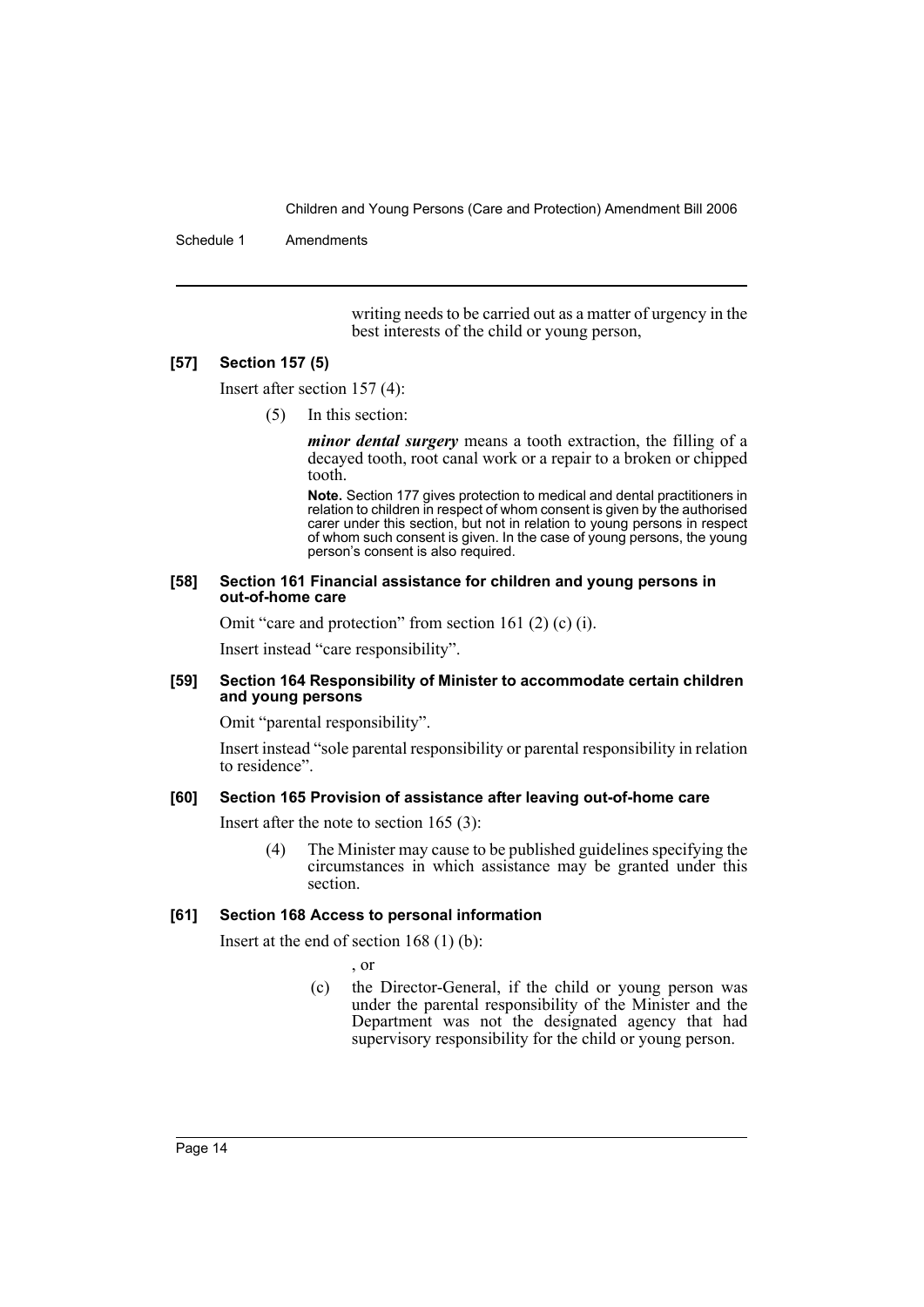Amendments **Amendments** Schedule 1

## **[62] Section 168 (3)**

Insert after section 168 (2):

Information under this section is to be provided orally or in writing, as the child or young person concerned elects.

### **[63] Section 169 Entitlement to certain documents**

Omit "or his or her authorised carer".

Insert ", by his or her authorised carer or by the Director-General, if the child or young person was under the parental responsibility of the Minister,".

### **[64] Section 170 Retention of records**

Insert after section 170 (2):

- (2A) The Director-General must ensure that the designated agency that was responsible for supervising a child or young person in out-of-home care is given access to the records of that child or young person:
	- (a) that have been delivered to the Director-General, or
	- (b) that have been authorised by the Director-General to be deposited in the records repository nominated by the Director-General,

if the designated agency requests the records in order to comply with a request under section 168 or 169.

## **[65] Section 170A**

Insert after section 170:

#### **170A Application of State Records Act 1998**

- (1) This Part has effect despite the provisions of the *State Records Act 1998*.
- (2) Accordingly, the provision of information or documents in accordance with this Part does not constitute an offence under that Act.

#### **[66] Section 177 Ordinary medical and dental treatment**

Omit "or young person" wherever occurring in section 177 (1) and (2).

## **[67] Section 208 Licences**

Omit "one person as an authorised supervisor" from section 208 (4). Insert instead "two persons as authorised supervisors".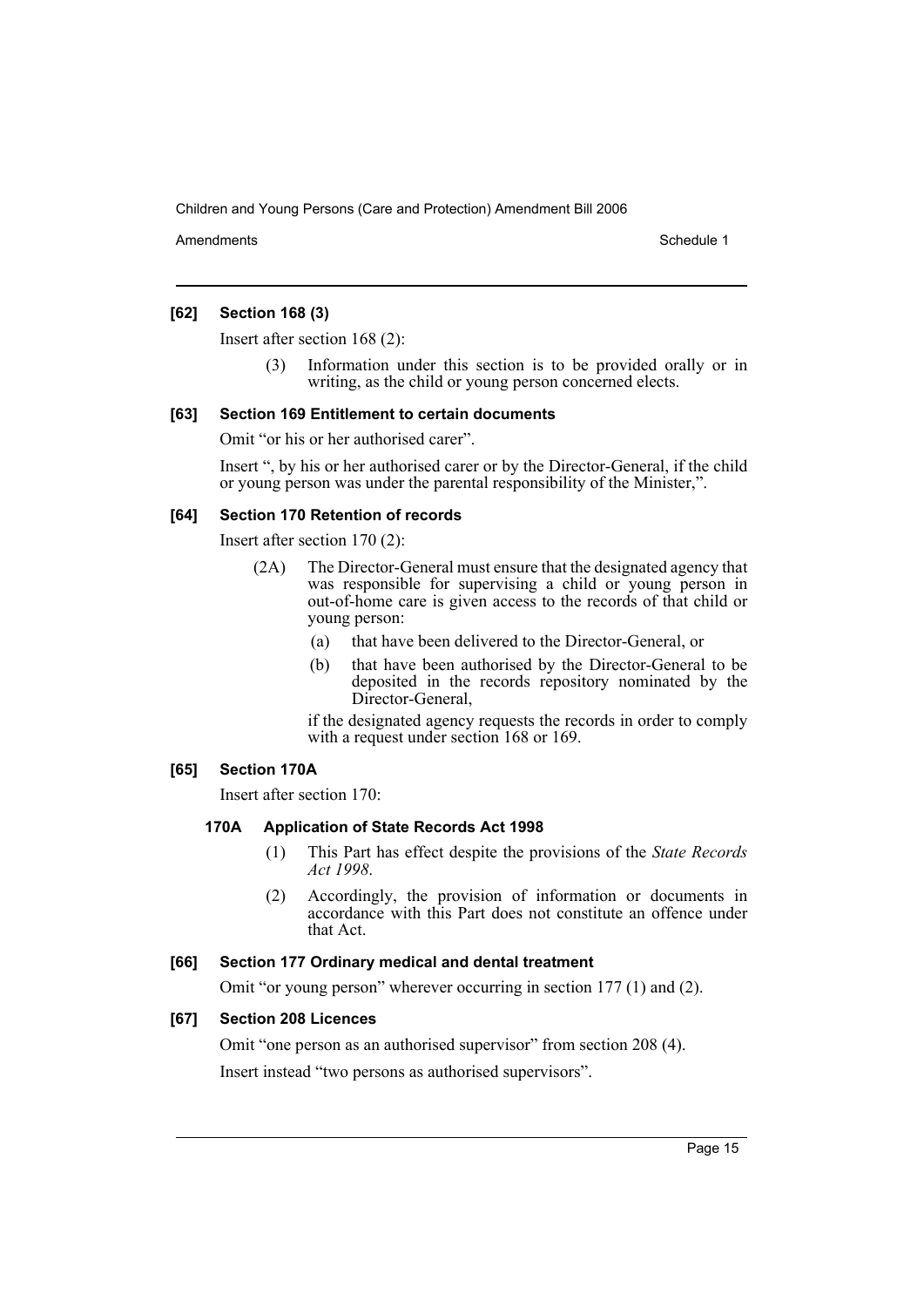Schedule 1 Amendments

#### **[68] Section 208 (4)**

Insert "However, if a licence specifies two persons, the licence must provide that, on any given day or at any given time, one authorised supervisor is to have overall responsibility for the service." after "relates."

#### **[69] Section 220 Regulations**

Insert after section 220 (a):

(a1) the probity checks that may be made on all persons over the age of 14 years who, or who are proposed to, reside at the home of a person who provides a family day care children's service or a home based children's service,

## **[70] Chapter 12A**

Insert after section 220:

# **Chapter 12A Out of school hours care services**

#### **220A Meaning of "out of school hours care service"**

(1) In this Chapter:

*children who are at school* means children who ordinarily attend school and includes children enrolled at a school but not yet attending the school by reason of the fact that the first term of the school year has not commenced.

*out of school hours care service* means a service that provides, outside school hours on school days, or at any time during school vacations, care to children who are at school.

*school* means a government school established under, or a non-government school registered under, the *Education Act 1990*.

- (2) However, *out of school hours care service* does not include any of the following:
	- (a) a service provided by a designated agency,
	- (b) a babysitting, playgroup or child-minding service that is organised informally by the parents of the children concerned,
	- (c) a service provided for fewer than 5 children (disregarding any children who are related to the person providing the service) at the premises at which at least one of the children resides, being a service that is not advertised to the general public,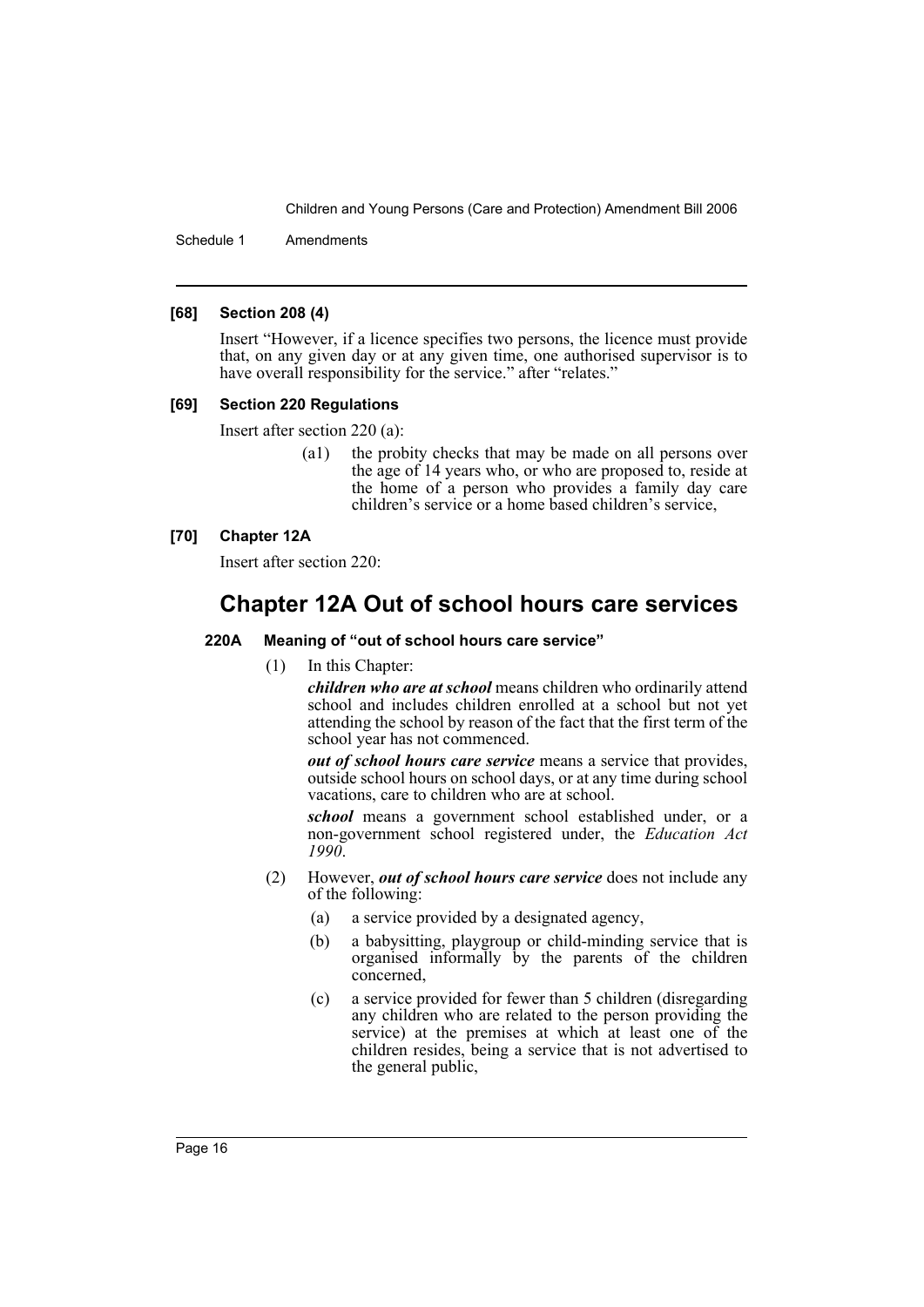Amendments **Amendments** Schedule 1

- (d) a regular child-minding service:
	- (i) that is provided in connection with a hospital, health service or a recreational or commercial facility (such as a gymnasium or a casino), and
	- (ii) that is provided by or on behalf of the person conducting the hospital, health service or facility, and
	- (iii) that is provided to care for children only:
		- (A) while the children are being treated at the hospital or health service, or
		- (B) while the children's parents or authorised carers are visiting or being treated at the hospital or health service or are using the recreational or commercial facility,
- (e) a service that is concerned primarily with the provision of:
	- (i) lessons or coaching in, or providing for participation in, a cultural, recreational, religious or sporting activity, or
	- (ii) private tutoring,
- (f) a service under which formal education in accordance with the school curriculum set out in Part 3 of the *Education Act 1990* is provided by a government school or a registered non-government school within the meaning of that Act,
- (g) a service provided at exempt premises.
- (3) In this section, *exempt premises* means:
	- (a) any premises belonging to a class of premises prescribed by the regulations for the purposes of this section, or
	- (b) in relation to any provision of this Act or the regulations, any premises declared to be exempt premises for the purposes of that provision by an order of the Minister published in the Gazette, being an order that is in force.
- (4) The Minister may make orders of the kind referred to in subsection  $(3)$  (b).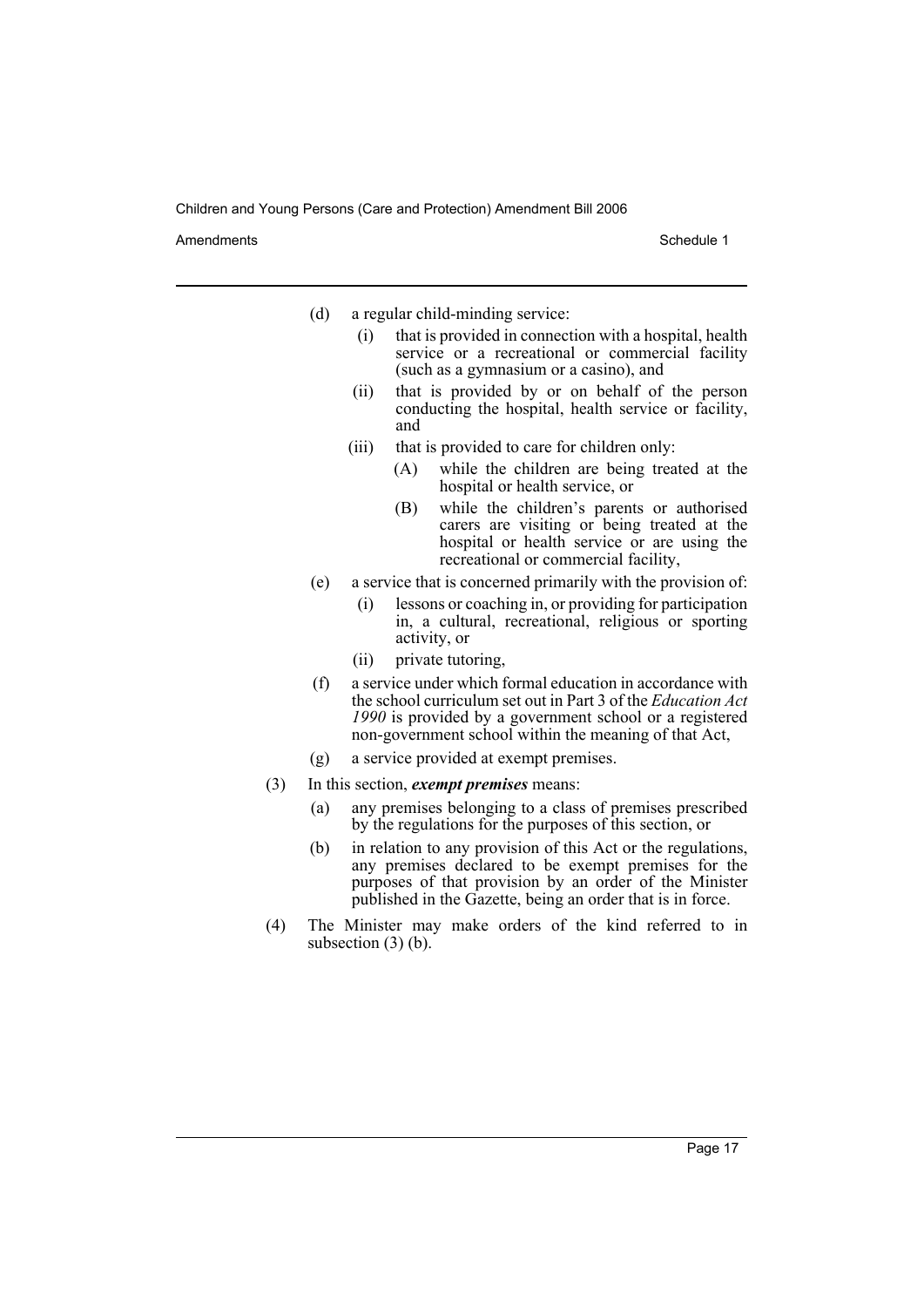Schedule 1 Amendments

#### **220B Regulations for or with respect to out of school hours care services**

Without limiting section 264 (Regulations), the regulations may make provision for or with respect to the following:

#### **Standards for out of school hours care services**

- (a) imposing standards for out of school hours care services, creating the offence of failure to meet those standards and creating defences to that offence,
- (b) the evidence that may be required to be provided to prove compliance with any such standard,

#### **Registration of out of school hours care services**

(c) imposing a prohibition on the provision of an out of school hours care service unless the service is registered, and creating the offence of breaching that prohibition,

### **Applications for registration**

- (d) the persons who may apply for registration,
- (e) the manner in which, and the time within which, an application may be made,
- (f) fees payable for an application and the waiver, reduction, deferral and refund of such fees,
- (g) requiring that supporting documents and information in relation to an application be lodged (before or after the time of registration),
- (h) the consideration and determination of applications, including (but not limited to) the following:
	- (i) the time within which an application (or a particular stage of an application) is to be dealt with,
	- (ii) the grounds on which an application (or a particular stage of an application) may be rejected,
	- (iii) the grounds on which an application may be refused,
	- (iv) the way in which the rejection or determination of the application (or a particular stage of an application) is to be communicated to the applicant,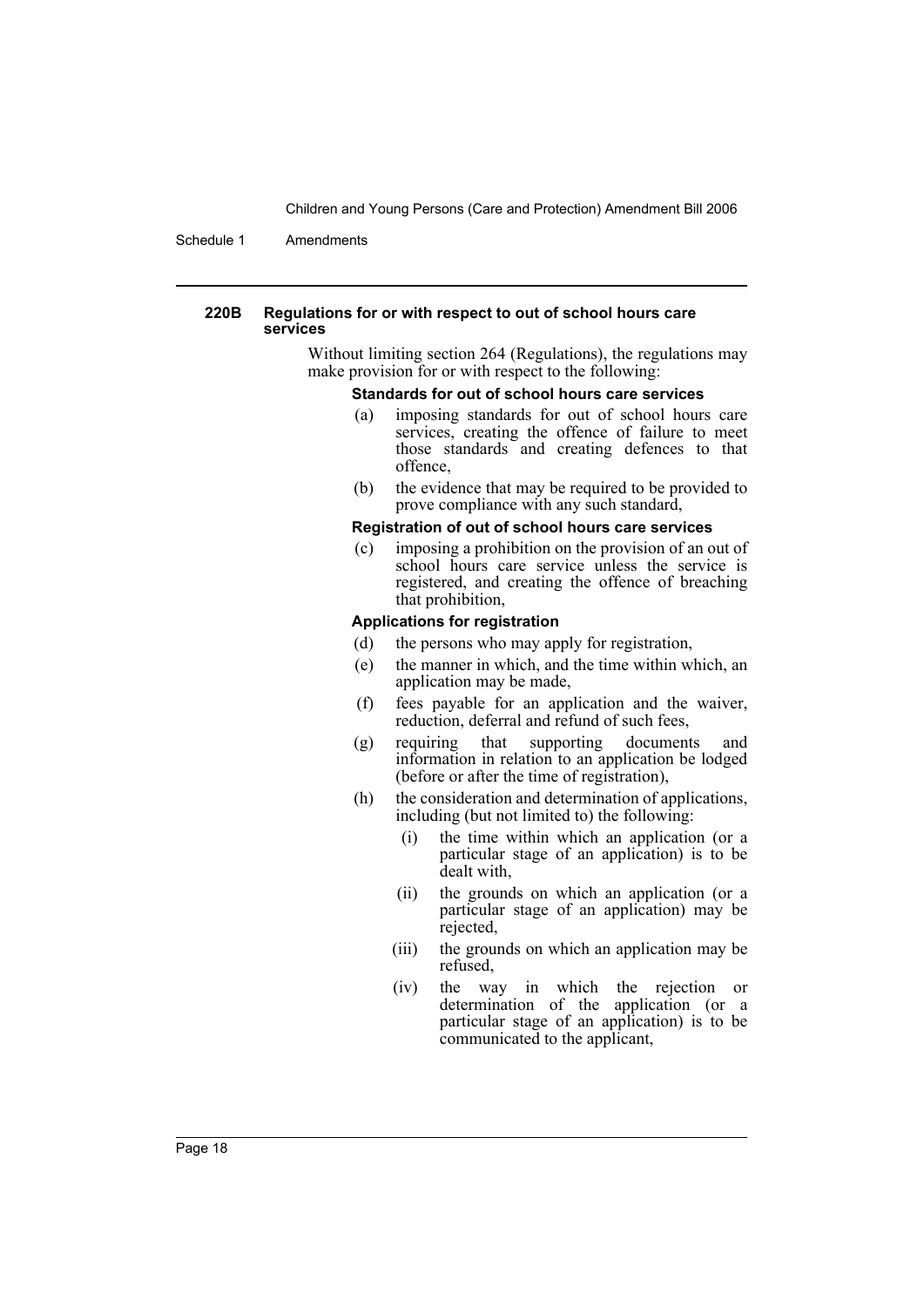Amendments **Amendments** Schedule 1

#### **Probity checks**

- (i) the probity checks that may be made on all persons who are, or who are proposed to be, managing an out of school hours care service (or proposed out of school hours care service) or who will have unsupervised direct access to children,
- (j) the fees that may be charged for carrying out such checks,

#### **Registration**

- (k) the duration of registration,
- (l) providing for the imposition of conditions on out of school hours care services, including the following conditions:
	- (i) conditions regulating the premises from which the service is to be provided,
	- (ii) conditions regulating the times during which the service is to be available,
	- (iii) conditions regulating the number of children, and the age groups of the children, for whom the service may be provided,
	- (iv) conditions requiring the provision of information to parents or authorised carers,
- (m) creating penalties for breach of a condition,

#### **Variation, suspension and revocation of registration**

- (n) the grounds on which registration may be suspended, varied (including by the imposition, amendment or withdrawal of conditions) or revoked,
- (o) requiring the giving of notice of an intention to suspend, vary or revoke registration,
- (p) allowing a registered out of school hours care service provider time to make submissions in relation to any such intention,
- (q) the effect of a suspension, variation or revocation of registration,
- (r) the restoration of registration that has been suspended or revoked,
- (s) the fees payable for the variation of registration,

#### **Registered providers**

(t) the functions of the registered out of school hours care service provider under registration,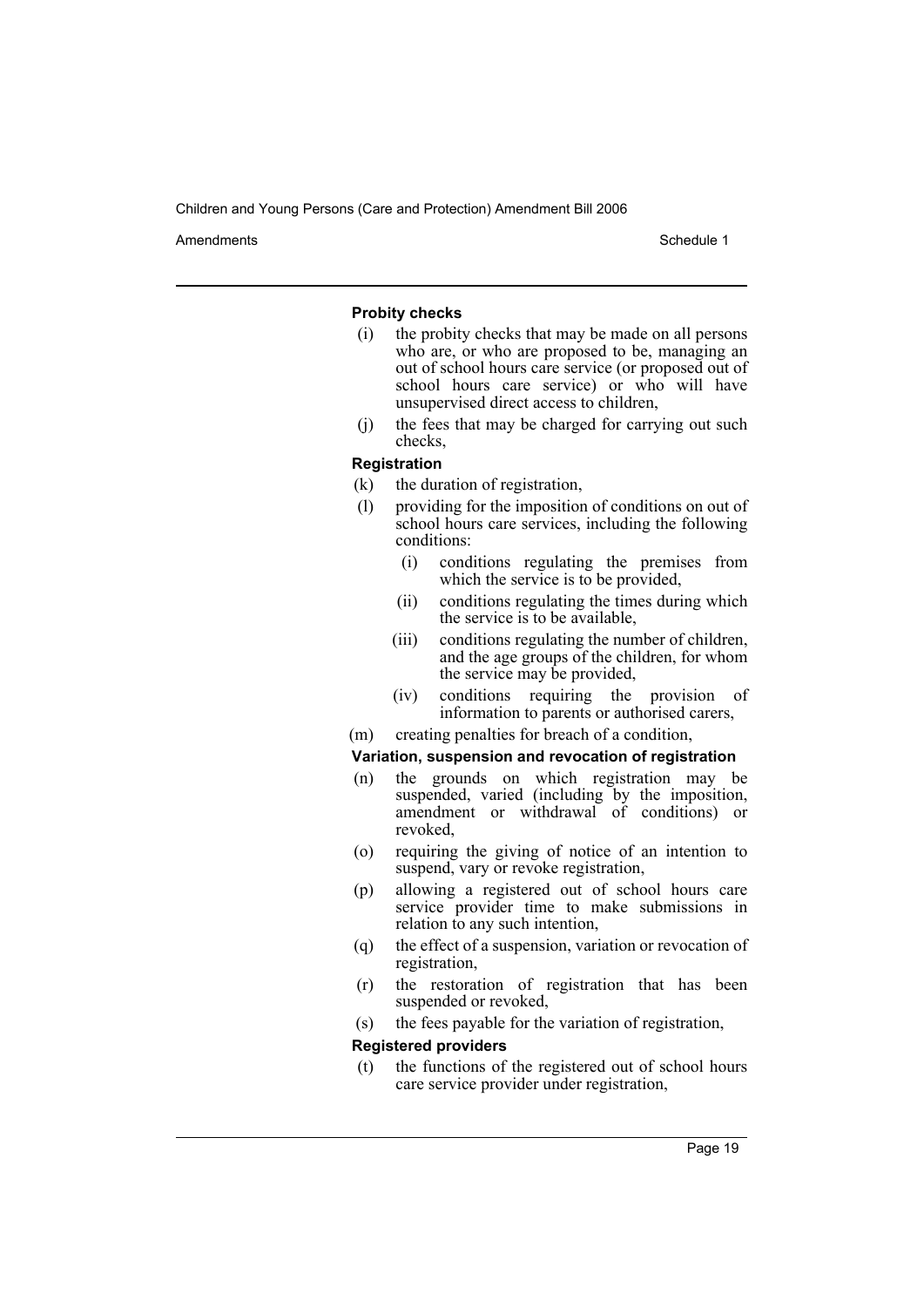#### Schedule 1 Amendments

- (u) the carrying out of self-assessments by registered out of school hours care service providers,
- (v) the supervision of volunteers who assist registered out of school hours care service providers,

#### **Records**

- (w) the records that are to be maintained in relation to an out of school hours care service that a person is registered to provide, including (but not limited to) the following:
	- (i) the information that the records are to contain,
	- (ii) the format in which they are to be made,
	- (iii) the person responsible for making and maintaining them,
	- (iv) the persons who may inspect them,
	- (v) the period for which they are to be retained,
	- (vi) creating penalties for failure to maintain records,

#### **Investigation**

(x) the investigative power of the authority responsible for issuing registration, including the power to inspect premises, require the production of documents or information and to require questions to be answered or required,

#### **OSHCS co-ordinator**

- (y) requiring the appointment of a person to act as the Out of School Hours Care Service co-ordinator of the provider of out of school hours care service the subject of registration,
- (z) the qualifications and experience of the person to be so appointed,

#### **Registration authority**

(za) the person or body that will issue registrations and give effect to the regulations,

#### **Applying other provisions**

(zb) applying provisions of Chapter 12, or the regulations made under Chapter 12, to out of school hours care services.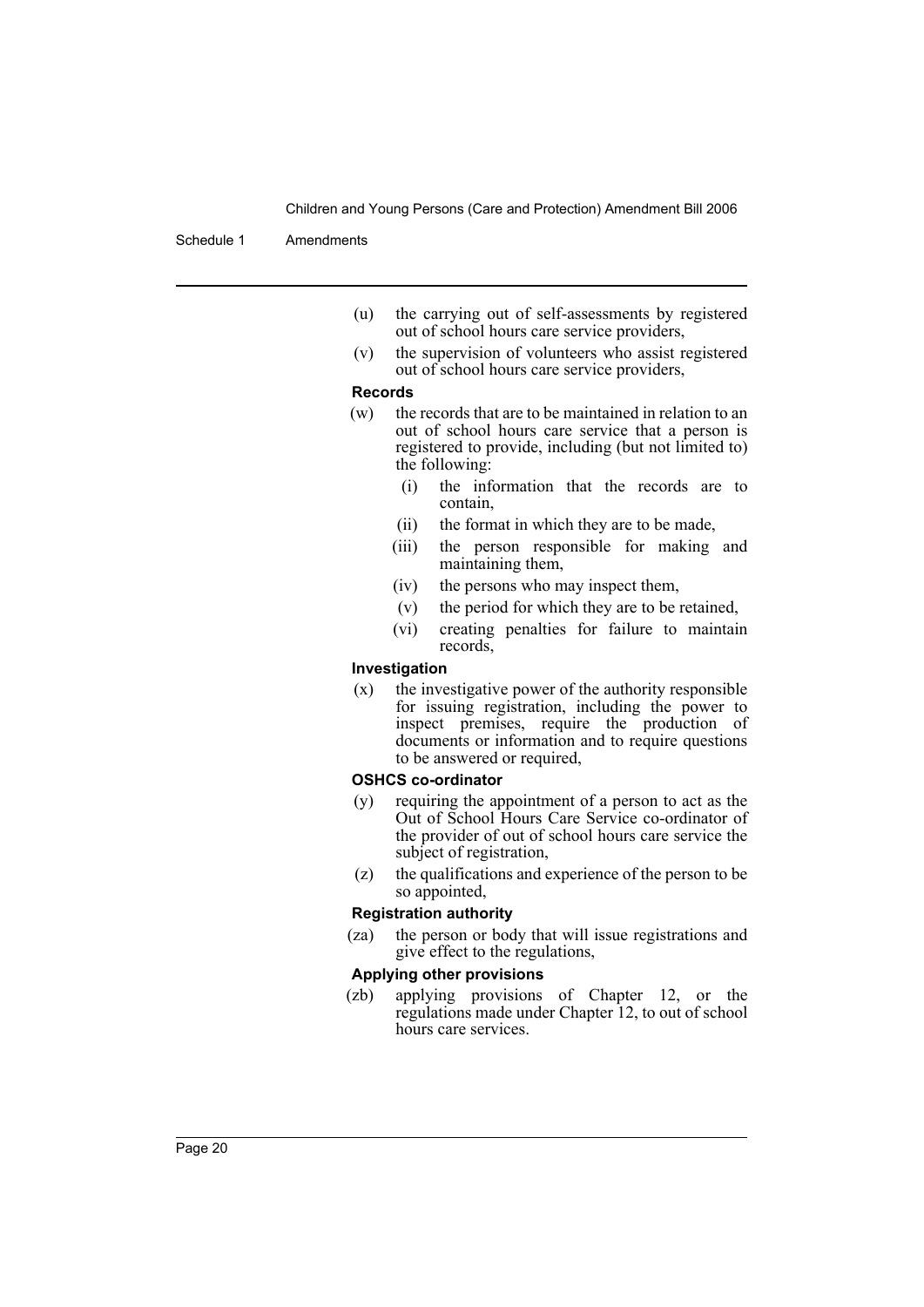Amendments **Amendments** Schedule 1

#### **[71] Section 229 Unauthorised removal of children and young persons subject to NSW Act**

Insert "or care responsibility" after "protection" in section 229 (1) (a).

#### **[72] Section 232 Persons under the parental responsibility of the Minister leaving or being removed from care**

Omit "care and protection" wherever occurring.

Insert instead "care responsibility".

#### **[73] Section 234 Reasons for removal and other information to be given to certain persons**

Omit "care and protection" where secondly occurring in section 234 (1). Insert instead "care responsibility".

## **[74] Section 246 Separation of children and young persons from offenders**

Omit "care and protection of the Director-General or the Minister".

Insert instead "care responsibility of the Director-General or in the parental responsibility of the Minister".

## **[75] Section 256 Service of notices**

Insert after section 256 (1) (b):

(b1) if a notice of address for service has been filed in accordance with the rules of the Children's Court delivered, or sent by pre-paid post, to that address, or

## **[76] Section 256 (2) (a)**

Insert "or  $(b1)$ " after " $(b)$ ".

## **[77] Section 256A**

Insert after section 256:

## **256A Children's Court may dispense with service**

(1) If the Children's Court is satisfied that an unacceptable threat to the physical safety, welfare or well-being of a child or young person or a party to any proceedings would arise if any notice or other instrument required or authorised by this Act was given to, or any document served on, a particular person, the Children's Court may make an order dispensing with the giving of notice or instrument to, or service on, the person concerned.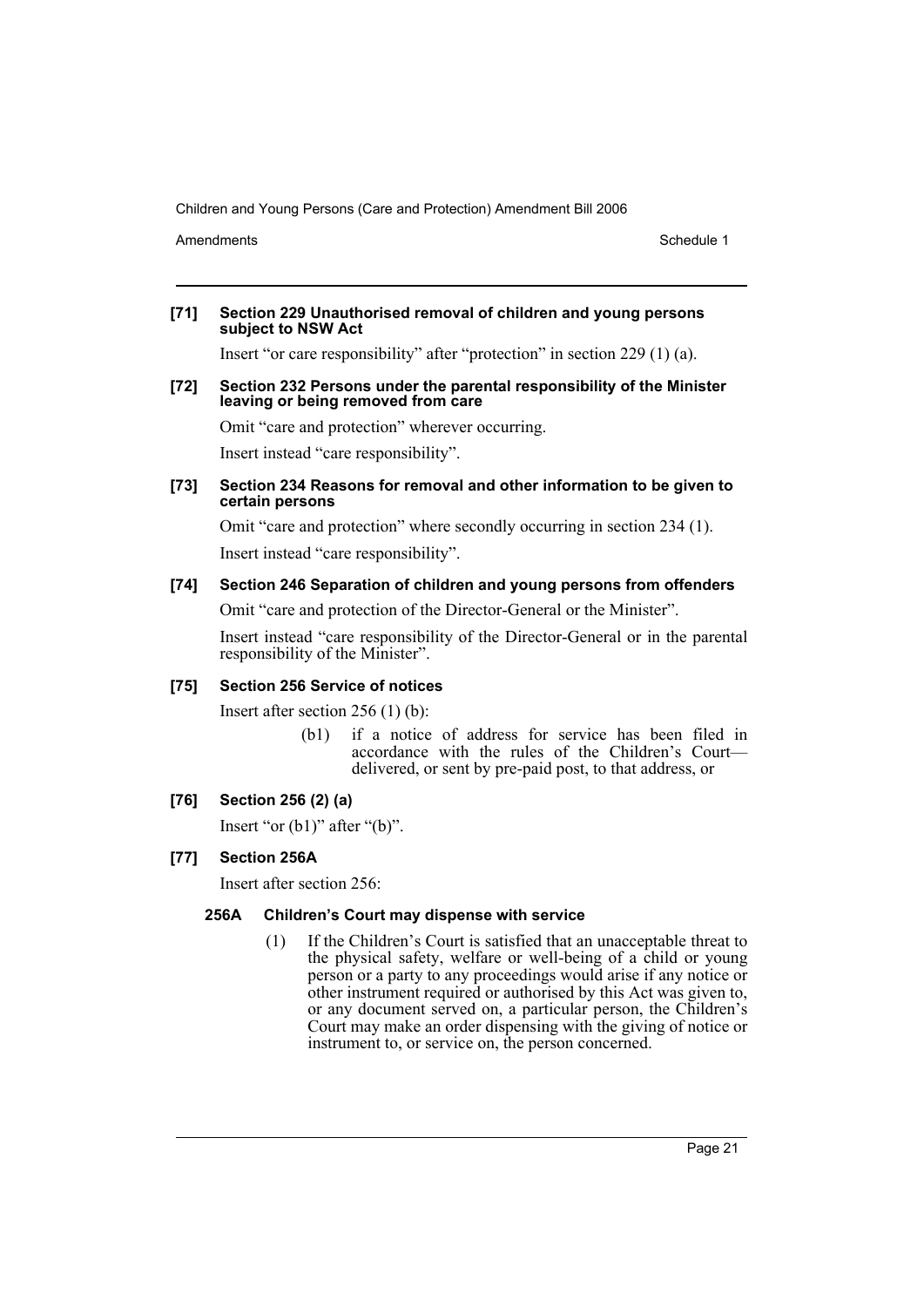Schedule 1 Amendments

(2) An order under this section excuses every other person from the requirement to comply with any provision of this Act that requires notification to, or service on, that person.

## **[78] Section 259 Proceedings for offences**

Omit "100 penalty units" from section 259 (3). Insert instead "200 penalty units".

## **[79] Schedule 3 Savings, transitional and other provisions**

Insert before clause 1:

# **Part 1 Regulations**

## **[80] Schedule 3, clause 1 (1)**

Insert at the end of the subclause:

*Children and Young Persons (Care and Protection) Amendment Act 2006*

## **[81] Schedule 3, Part 2, heading**

Insert before clause 2:

# **Part 2 Provision consequent on enactment of Children and Young Persons (Care and Protection) Amendment Act 2005**

## **[82] Schedule 3, Part 3**

Insert after clause 2:

# **Part 3 Provisions consequent on enactment of Children and Young Persons (Care and Protection) Amendment Act 2006**

## **3 Definition**

In this Part:

*amending Act* means the *Children and Young Persons (Care and Protection) Amendment Act 2006*.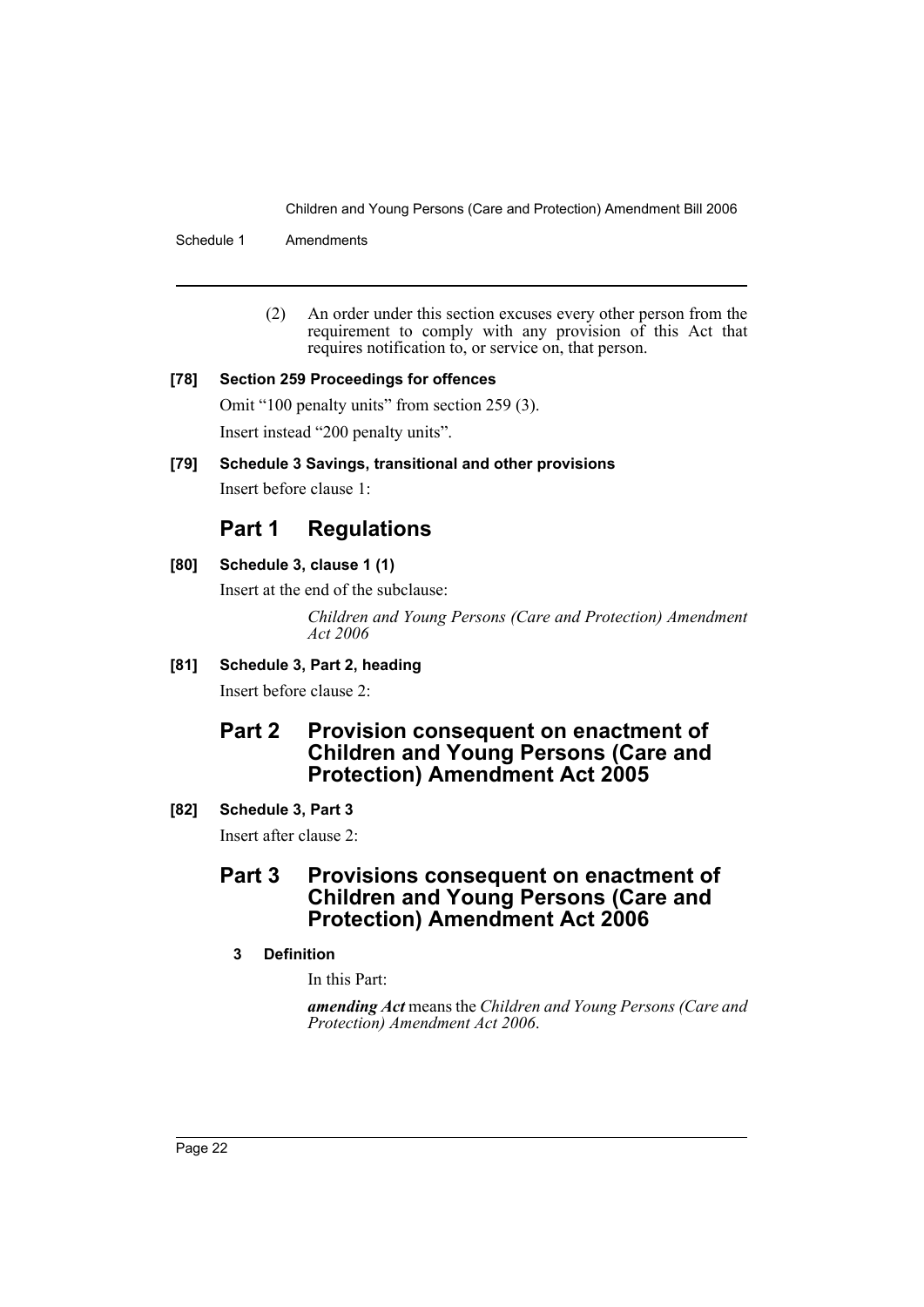Amendments **Amendments** Schedule 1

#### **4 Protection of persons who make reports or provide certain information**

- (1) The amendment made to section 29 (1) (f) by the amending Act extends to any information disclosed to a body before the commencement of the amendment.
- (2) Section 29 (3A) extends to reports made, actions taken or information provided before the commencement of the subsection.
- (3) Section 29 extends to any report made under section 120 or 121 before the amendment of section 29 (6) by the amending Act.

## **5 Emergency care and protection orders**

Section 46 (5) extends to an application made before the commencement of the subsection.

### **6 Variation of care orders**

Section 61 (3), as repealed and re-enacted by the amending Act, extends to any order sought before that repeal and re-enactment.

## **7 Notification of care applications**

Section 64 (7) and (8) extend to any application made before the commencement of the subsections.

## **8 Leave to file further documentary evidence or amend application**

Section 68 (2) extends to documentary evidence filed before the commencement of the subsection.

## **9 Care proceedings**

The amendments made to sections 71, 75, 79 and 90 by the amending Act extend to care proceedings not finally determined when the respective amendments commence.

## **10 Court procedure**

- (1) The amendments made to sections 93, 96 and 99, and section 104 as repealed and re-enacted, by the amending Act extend to proceedings not finally determined when the respective amendments and section 104 as re-enacted commence.
- (2) The amendments made to section 105 by the amending Act extend to proceedings conducted before the commencement of the amendments.